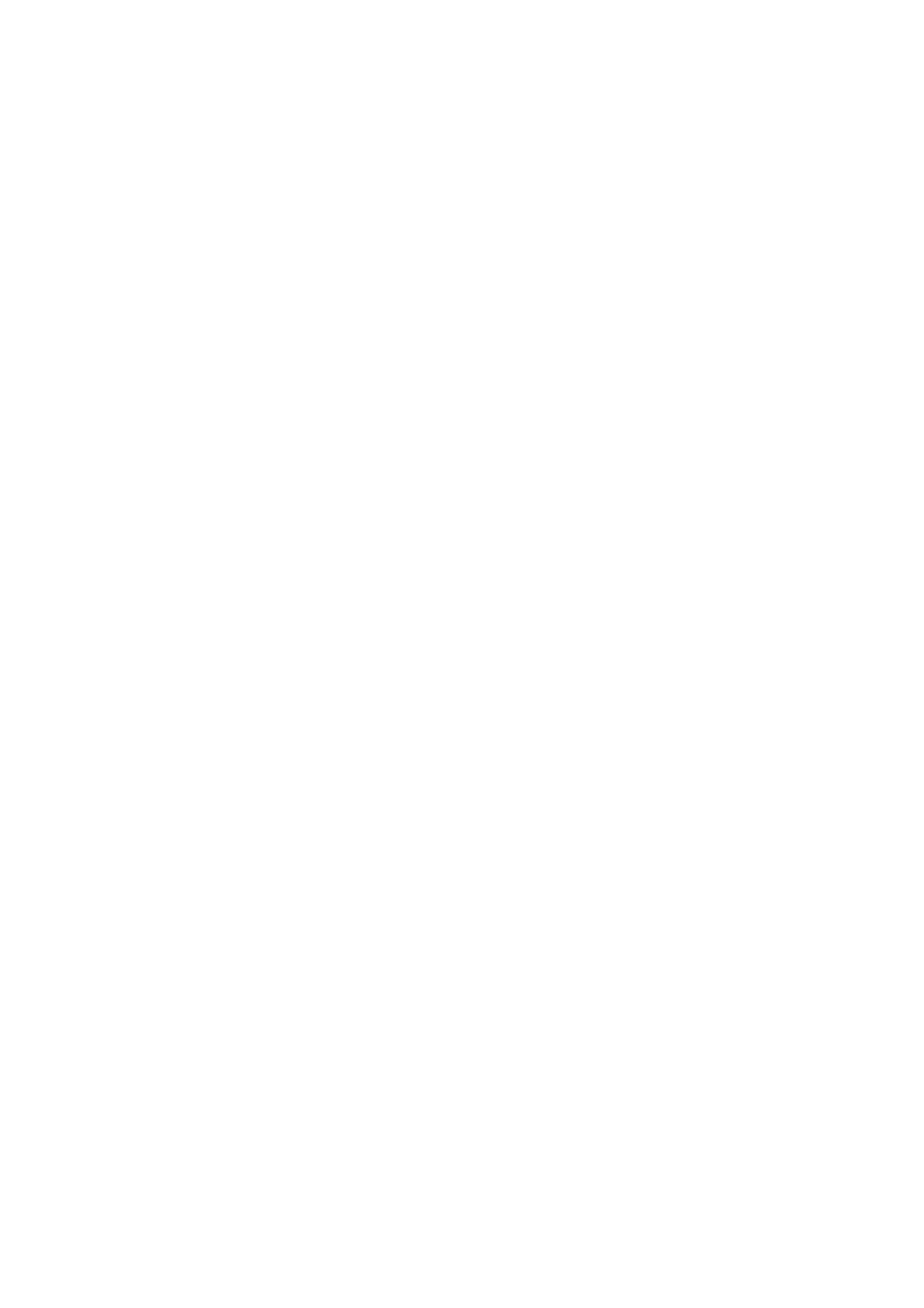Report ENG 31

# Good Practice for deployment and use of iGPS/iSPACE NIMTech Deliverable 3.1(2)

Ben Hughes, Alistair Forbes, Wenjuan Sun Engineering Measurement Division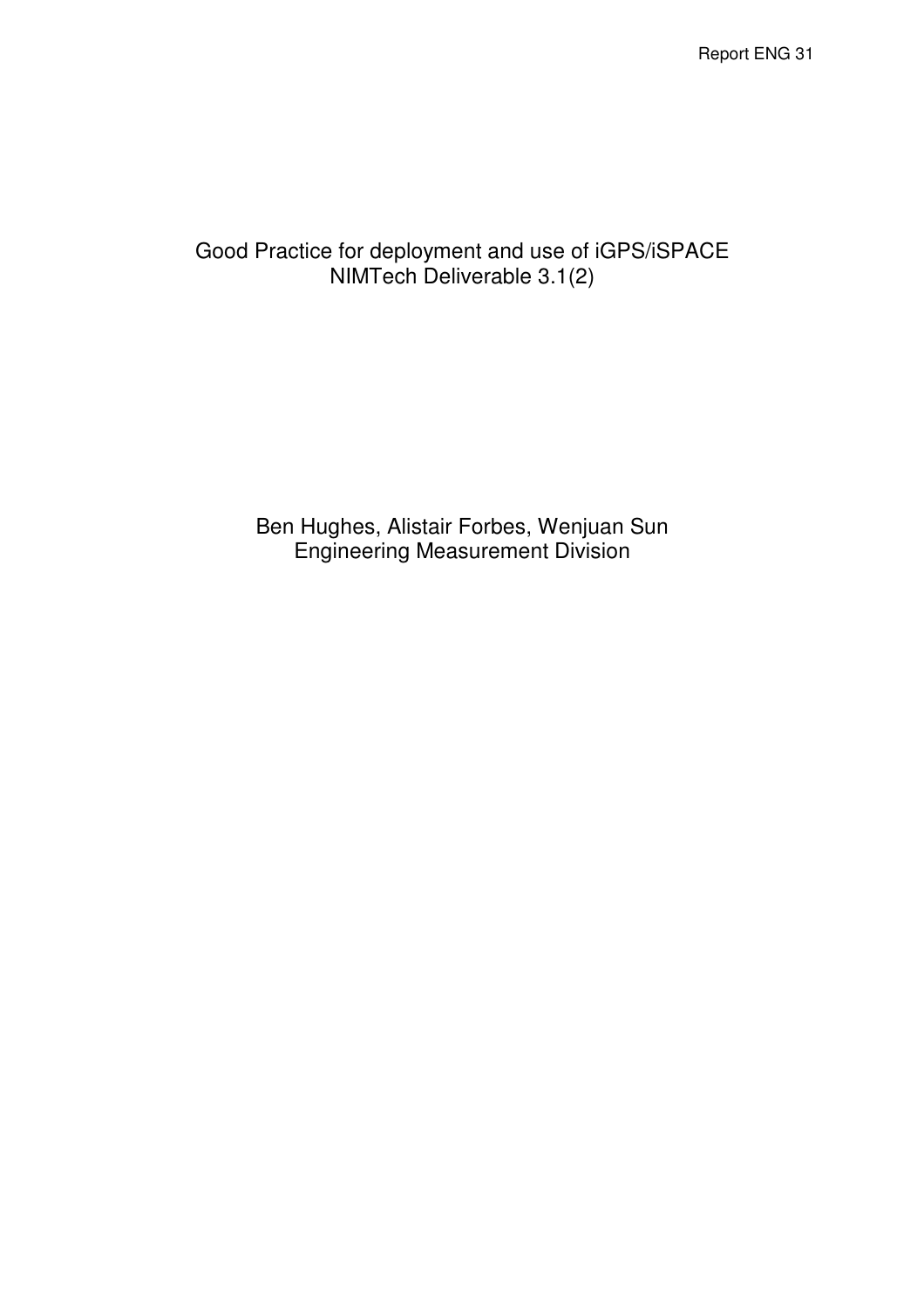Queens Printer and Controller of HMSO, 2011

ISSN 1754-2987

National Physical Laboratory Hampton Road, Teddington, Middlesex, TW11 0LW

Extracts from this report may be reproduced provided the source is acknowledged and the extract is not taken out of context.

Approved on behalf of NPLML by Dr Andrew Lewis, Assistant Knowledge Leader, Engineering Measurement Division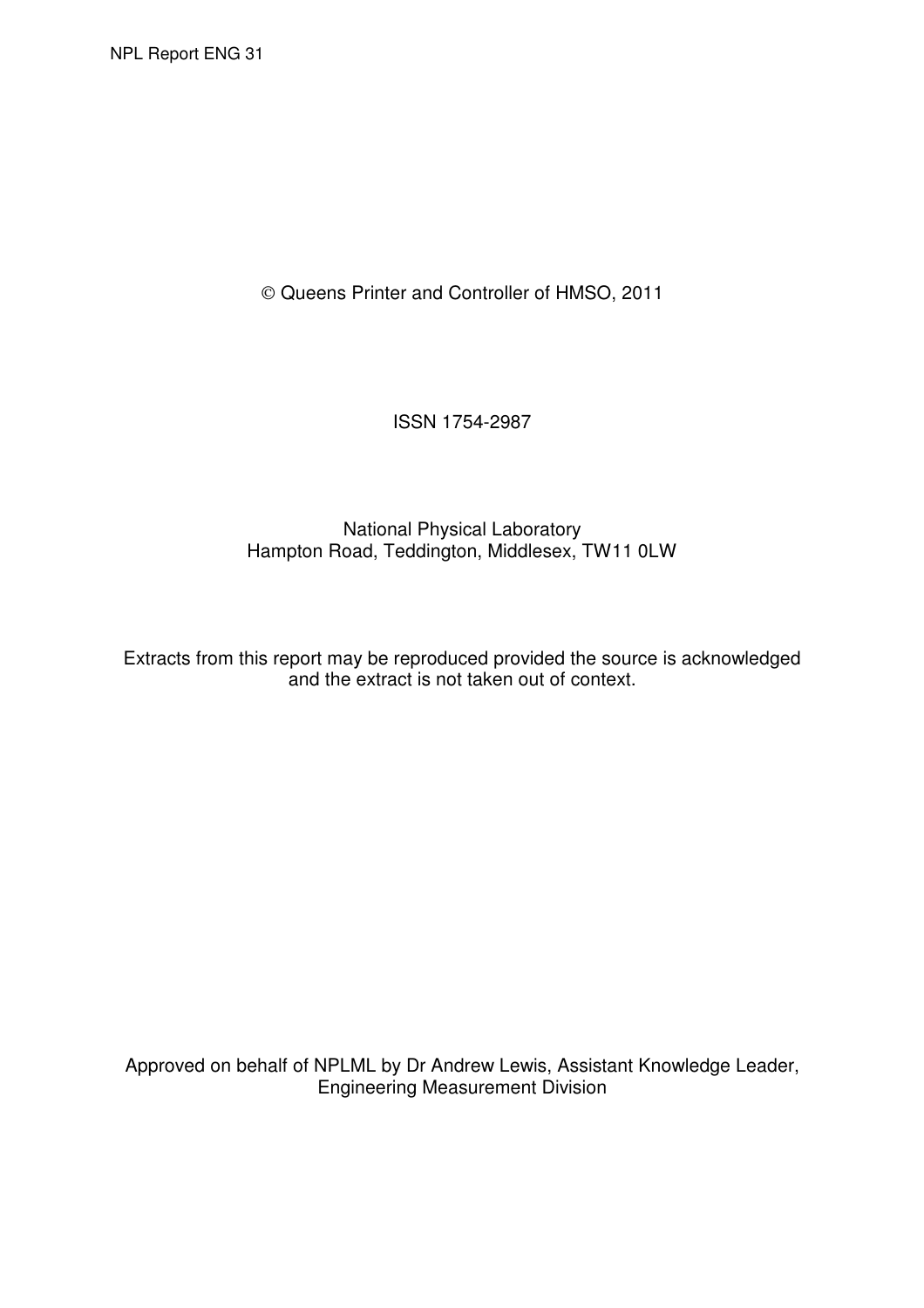## **CONTENTS**

| 2                |       |  |
|------------------|-------|--|
| 2.1              |       |  |
|                  | 2.1.1 |  |
|                  | 2.12  |  |
|                  | 2.1.3 |  |
|                  | 2.14  |  |
|                  | 2.1.5 |  |
| 3                |       |  |
| 3.1              |       |  |
| 3.2              |       |  |
| 3.3              |       |  |
| 3.4              |       |  |
| $\blacktriangle$ |       |  |
| 4.1              |       |  |
| 4.2              |       |  |
|                  | 4.2.1 |  |
|                  | 4.2.2 |  |
|                  | 4.2.3 |  |
|                  | 4.2.4 |  |
|                  | 4.2.5 |  |
| 5                |       |  |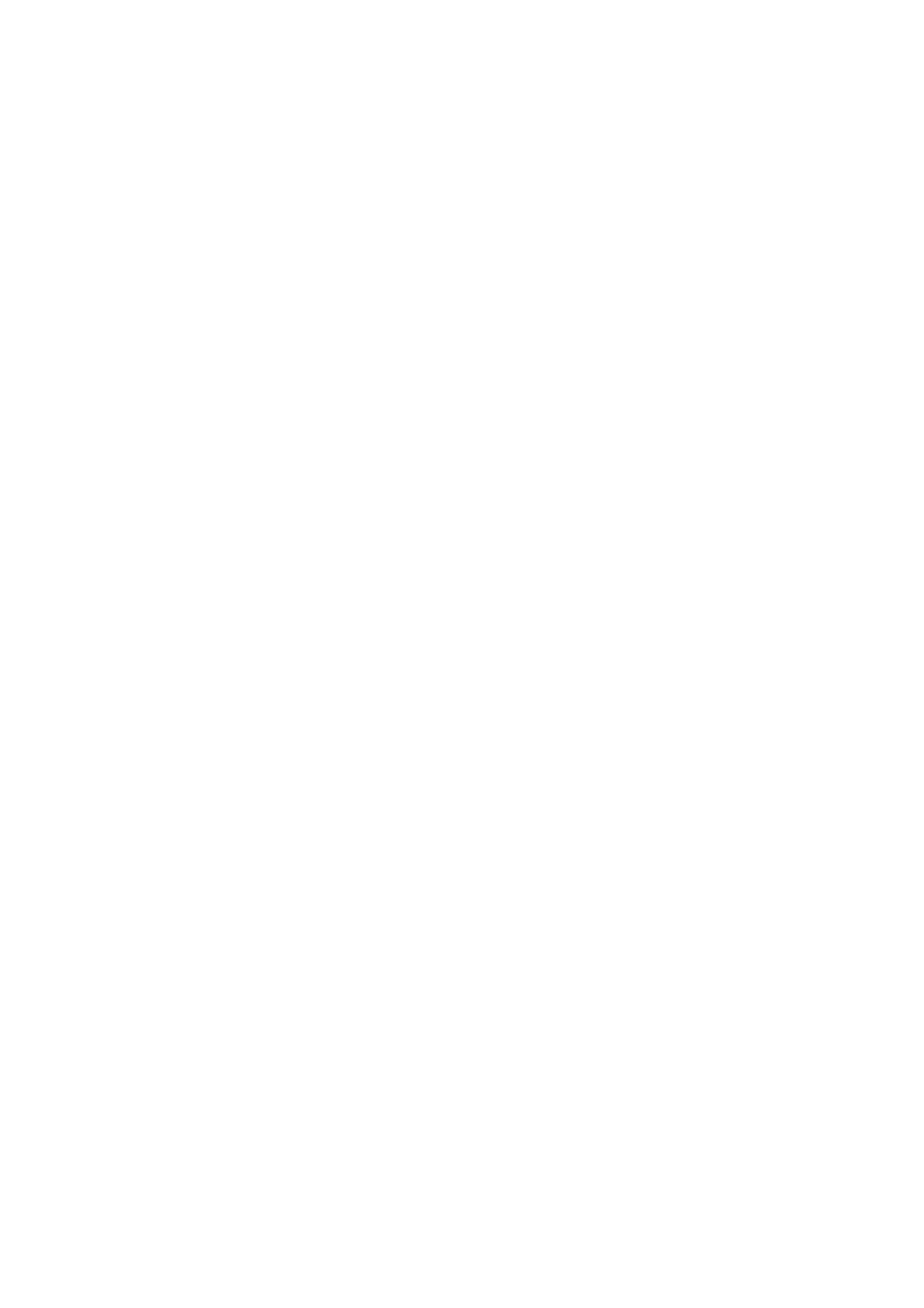NPL Report ENG 31

#### **1 INTRODUCTION**

The iGPS/iSPACE system is a flexible, scalable, large volume coordinate measurement system that comprises a number of active transmitters and one or more intelligent receiver(s) along with sophisticated software (iSPACE). The coordinates of each receiver are determined in terms of the azimuth and elevation angles between each of the transmitters to the receiver. Each transmitter rotates and sweeps two fan-shaped laser beams throughout the working volume at approximately 40 rpm. The centre of the two fan-shaped beams are separated by 90° around the rotation axis and the beams are inclined by 30° either side of the vertical. An infrared strobe pulse is emitted at the start of every second rotation. Signal processing electronics associated with the receivers detect the strobe pulse and the passage of the two rotating beams. The azimuth and elevation angles between each transmitter and each receiver are determined by the relative timings of these light beam signals. Figure 1 shows an iGPS transmitter and a schematic representation of the rotating fan beams and the timing of the fan beam signals,  $t_1$  and  $t_2$ , at the receiver relative to the strobe pulse. The horizontal and vertical angles between a transmitter and receiver pair are derived from the average of  $t_1$  and  $t_2$ , and the difference between  $t_1$ and *t2,* respectively.



**Figure 1 An iGPS transmitter (left) and a schematic representation of the rotating fan beams and their relative timing to the strobe (right).** 

The receiver is a cylindrical photo detector coupled to signal processing electronics.

Figure 2 Shows a Vector Bar – a combination of two receivers mounted in-line with a probing sphere – that can be used as a hand-held probe.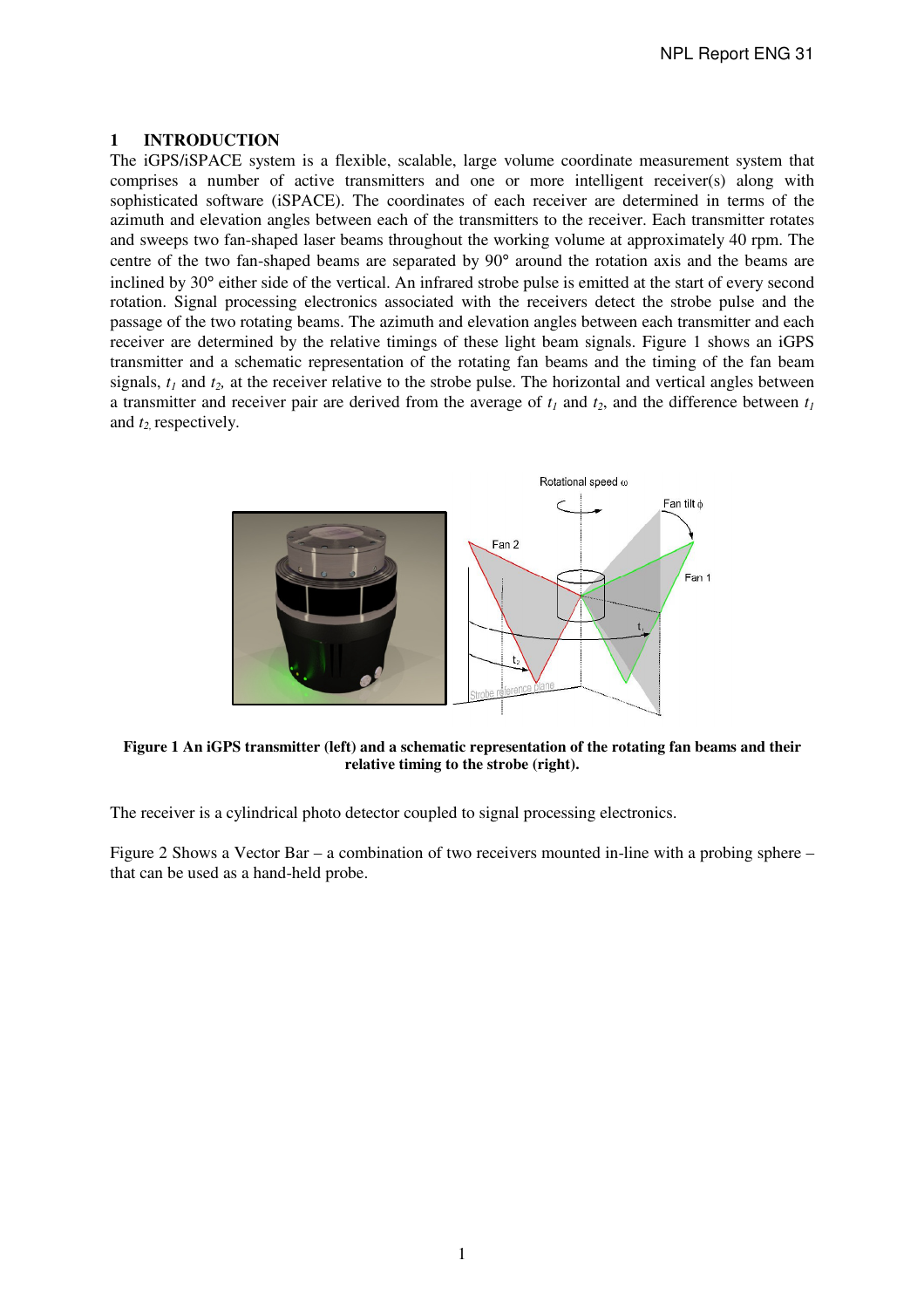

**Figure 2 iGPS Vector Bar comprising two receivers in-line with a probe ball.** 

The position (location and orientation) of each transmitter must be determined prior to use. This can be achieved by triangulation in a similar way to the bundle adjustment procedures familiar in photogrammetry.

The iGPS/iSPACE product is sold in several standard configurations ranging from a four-transmitter, single vector bar system to an eight-transmitter system with reference receiver monuments plus multiple measurement receivers. The most basic four-transmitter system uses the known distance between the two receivers on the vector bar to introduce a length scale into the system, whereas the monument based setup use the calibrated coordinates of the monuments to provide scale and a self-monitoring ability. The flexibility of the system means that any of the standard configurations can be extended by adding more transmitters and/or receivers as necessary to improve accuracy, volume, or coverage.

In this document, we describe aspects of good practice associated with deployment and use of iGPS. The accompanying software can be used to simulate an iGPS setup for any configuration of transmitters, receivers and calibration method.

In the next section, we describe some of the main error sources specific to iGPS. Section 3 describes the different methods available for calibration. Section 4 gives instructions on how to use the simulation software that accompanies this document to investigate the likely performance of different setups and configurations of iGPS systems.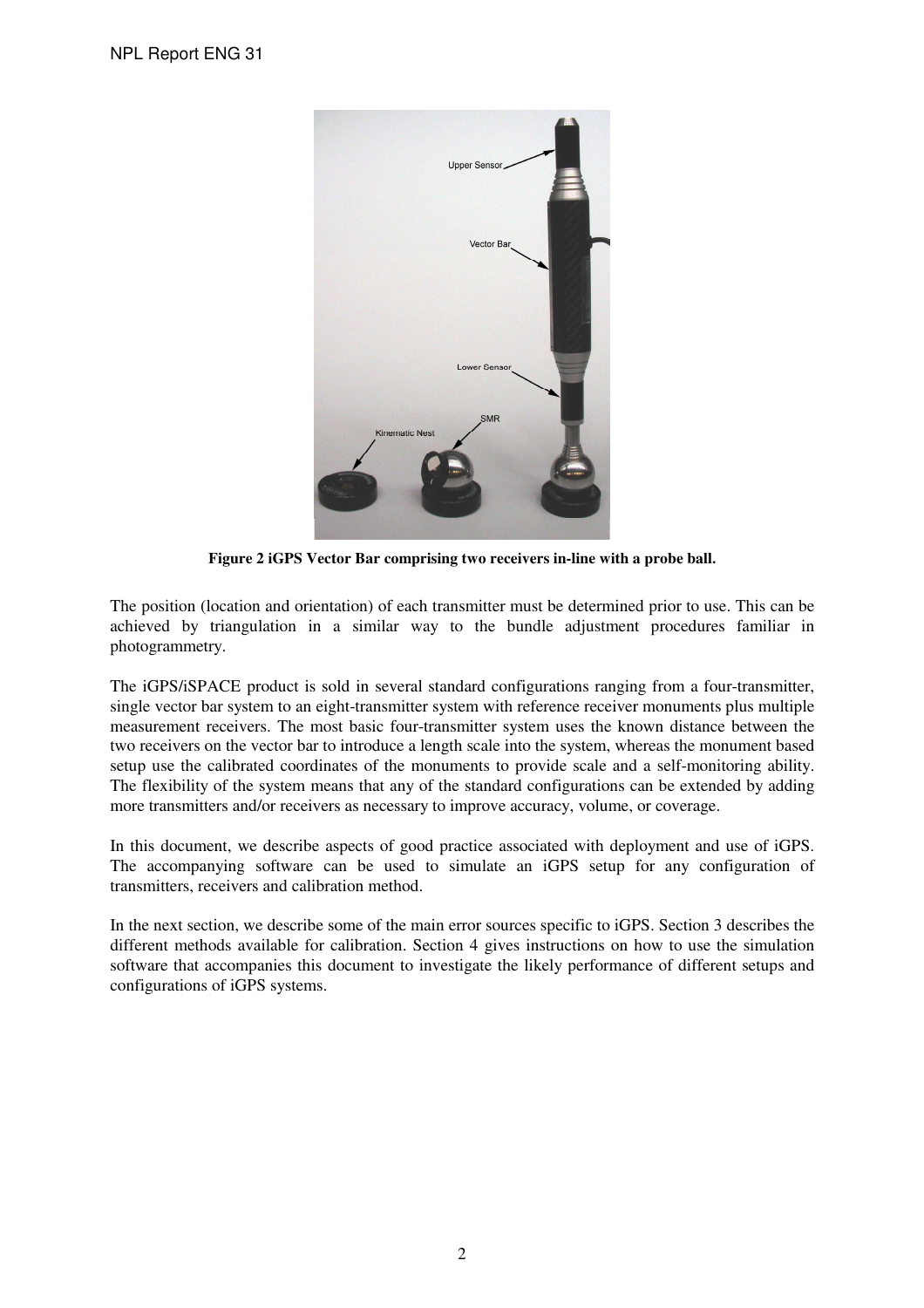## **2 ERROR SOURCES**

The potential error sources associated with any metrology system can be broadly split into the following categories  $\left[\begin{smallmatrix}1\\1\end{smallmatrix}\right]$ :

- The user
- The instrumentation
- The workpiece
- The environment

These topics have been covered in a generic sense in  $\left[1\right]$ , which should be read in conjunction with this document, so here we will concentrate on instrument errors specific to iGPS.

## 2.1 IGPS INSTRUMENT ERRORS

The main sources of uncertainty associated with the iGPS system have been described by  $[2]$ , they are :

- System calibration
- Multipath
- Noise floor
- Sensor orientation
- Kinematic effects

System calibration is discussed in section 3 below, the other sources of error are described briefly below.

The iGPS system effectively derives its data from the relative timing of optical pulses detected at the receiver. Anything that affects the shape or timing of these pulses will degrade the measurement.

### 2.1.1 Multipath

A multipath error occurs when a pulse is detected at the receiver due to a reflected beam. The iGPS signal processing software is able to detect and filter reflected pulses so some extent. However, elimination of obvious sources of reflection is considered good practice. For example, when operating a receiver near floor level, or near some other reflective surface, non-reflective matting should be applied to the reflective surface to prevent reflections. Cardboard or carpet tiles are both work well.

Multipath errors are more prevalent for systems deployed with fewer transmitters. Extra transmitters offer better multipath error rejection.

### 2.1.2 Noise floor

There is a trade-off between the noise floor setting and the operating range that can be covered. A low noise threshold will lead to smaller signals being detected and therefore increase range, but at the expense of the increased likelihood of multipath or false detection errors.

The noise floor setting should be set carefully for the application. System calibration parameters will be different for different noise floor settings, so once the system is calibrated the noise floor settings should not be changed. Conversely, if the application or configuration changed, the noise floor should be carefully adjusted.

## 2.1.3 Sensor orientation

Each receiver is a cylindrical photo detector. The effective position of the detector therefore depends on its relative orientation to the transmitter, so the orientation of the receiver leads to a systematic error.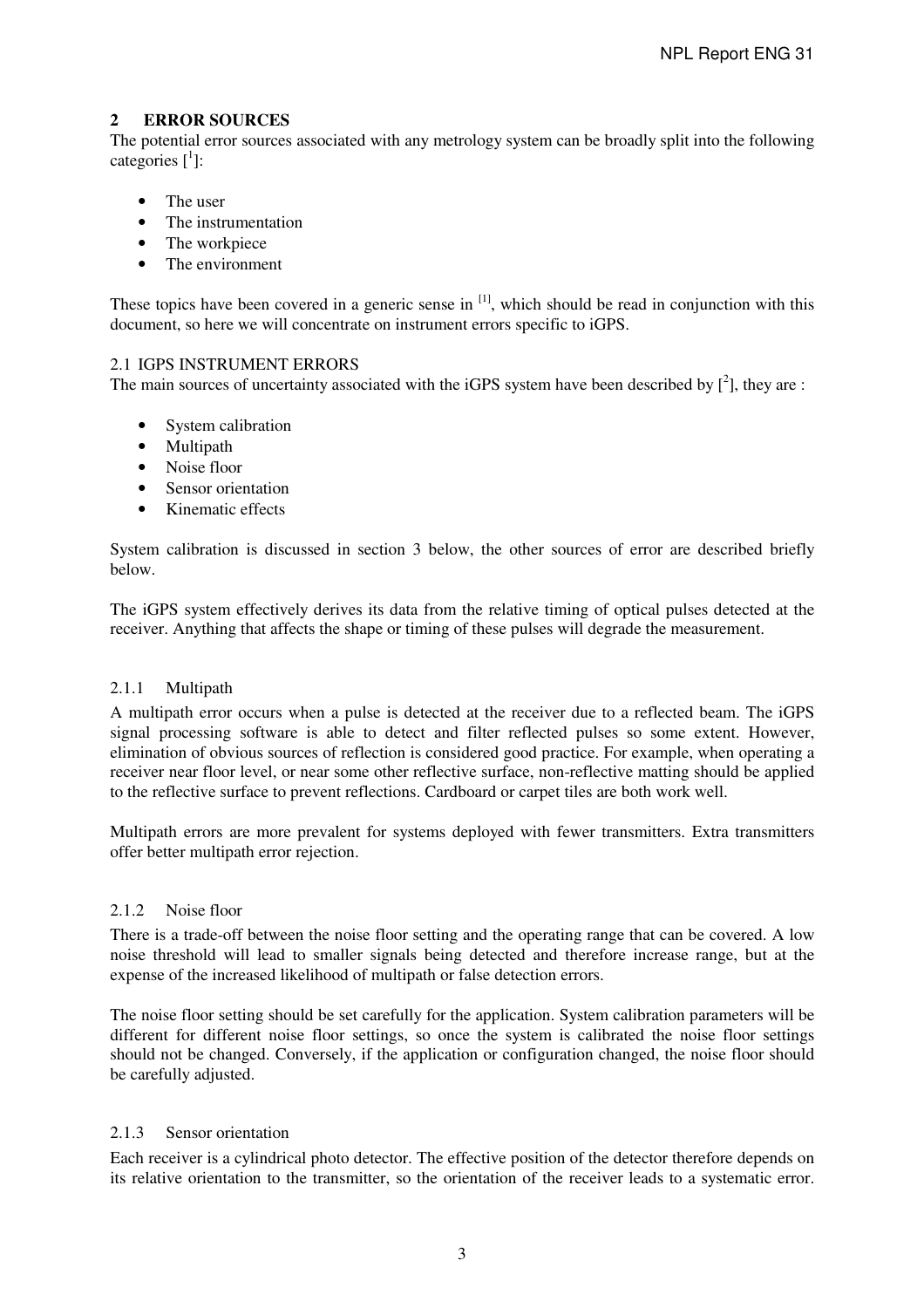The system is able to compensate for this provided some information is available to allow orientation of the receiver to be determined. For example, the two receivers on the vector bar are rigidly coupled together allowing their orientation with respect to the transmitters to be determined.

The accuracy of the correction will be better for smaller corrections, so it is advantageous to maintain a constant vertical orientation of the receivers if possible.

## 2.1.4 Kinematic effects

There is necessarily no synchronisation between the transmitters, so strobe and fan-beam pulses from the transmitters arrive at the detectors at slightly different times. If the receiver has moved during this time, an error will be introduced.

## 2.1.5 Lines of sight

The number of transmitters visible by a receiver also influences the accuracy of locating that receiver. The minimum number of transmitters visible to a receiver is two. However, the greater the number of transmitters and the larger their angular spread, the better. For higher accuracy applications a minimum of four and preferably eight transmitters should be considered.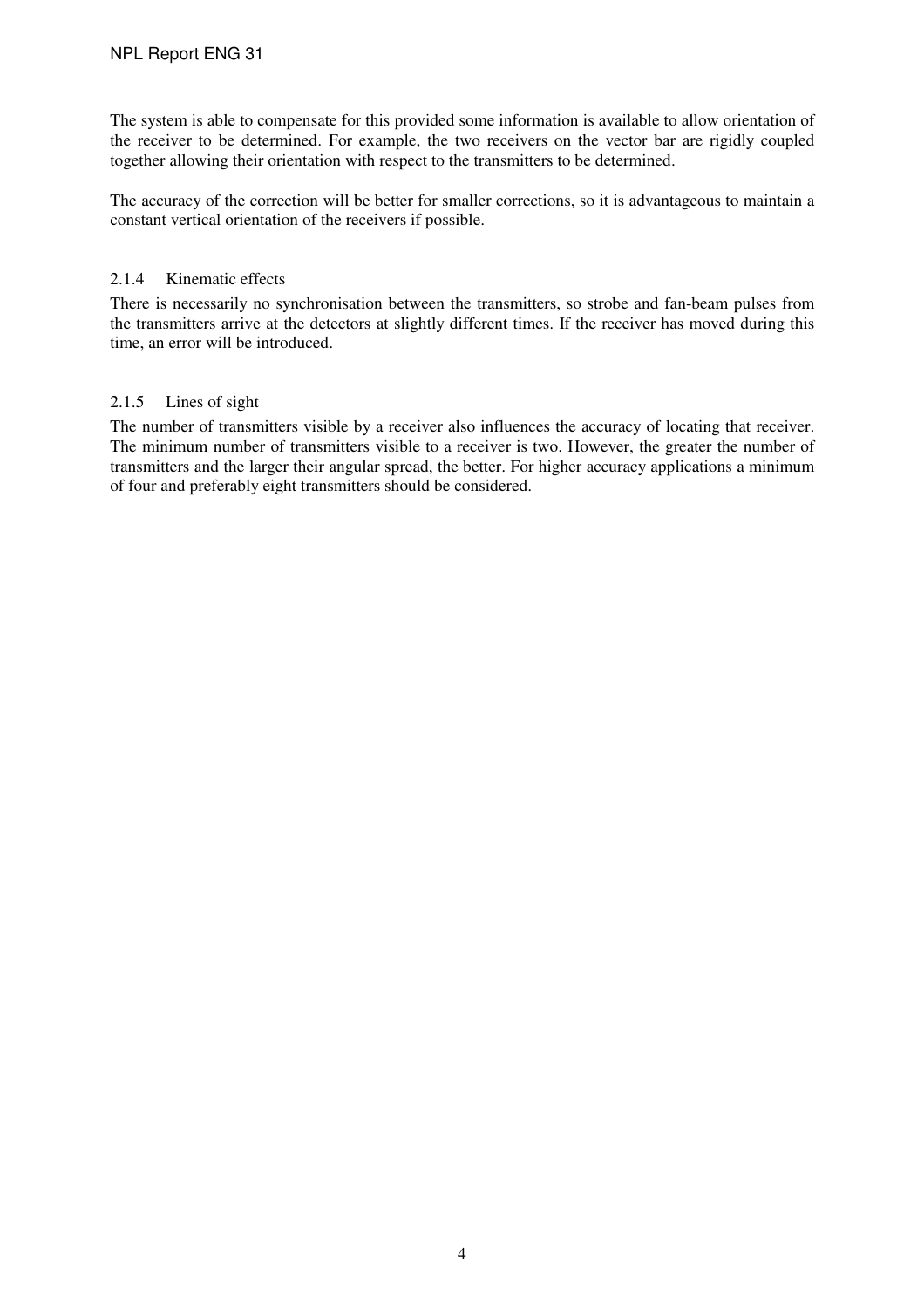## **3 SYSTEM CALIBRATION METHODS**

The iGPS/iSPACE system is flexible and configurable. There are endless possible configurations and means of calibration. There are three standard setups are offered by the manufacturers, with four, six or eight transmitters (know as 4-series, 6-series and 8-series).

Each set-up can be configured in up to three different ways, the x-series, the s-series and the i-series. The different configurations refer to the method employed to calibrate the setup.

## 3.1 X-SERIES

The x-series is the simplest configuration. Calibration is achieved using a scale bar that is moved to different positions within the measurement volume. This is the lowest accuracy configuration. It has no health monitoring capability and is therefore applicable to short-term applications (in other words it requires more frequent calibration). Any drift in transmitter position due to, for example, environmental changes will not be compensated, so frequent calibration may be necessary.



**Figure 3 An example of an x-series configuration.** 

The accuracy of the calibration will depend on the accuracy of the scale bar calibration, the length of the scale bar (the longer the better), the number of scale bar measurements made and the distribution of scale bar measurements within the volume. As a guide, the scale bar should be at least one third the length of the longest dimension being measured.

## 3.2 S-SERIES

The s-series configuration builds on the x-series by the addition of a number of fixed base stations. The base stations are fixed receivers positioned strategically within the volume. They are used by iSPACE to track drift in the system. This health monitoring capability makes the s-series configuration more suitable for longer-term applications (less frequent re-calibration).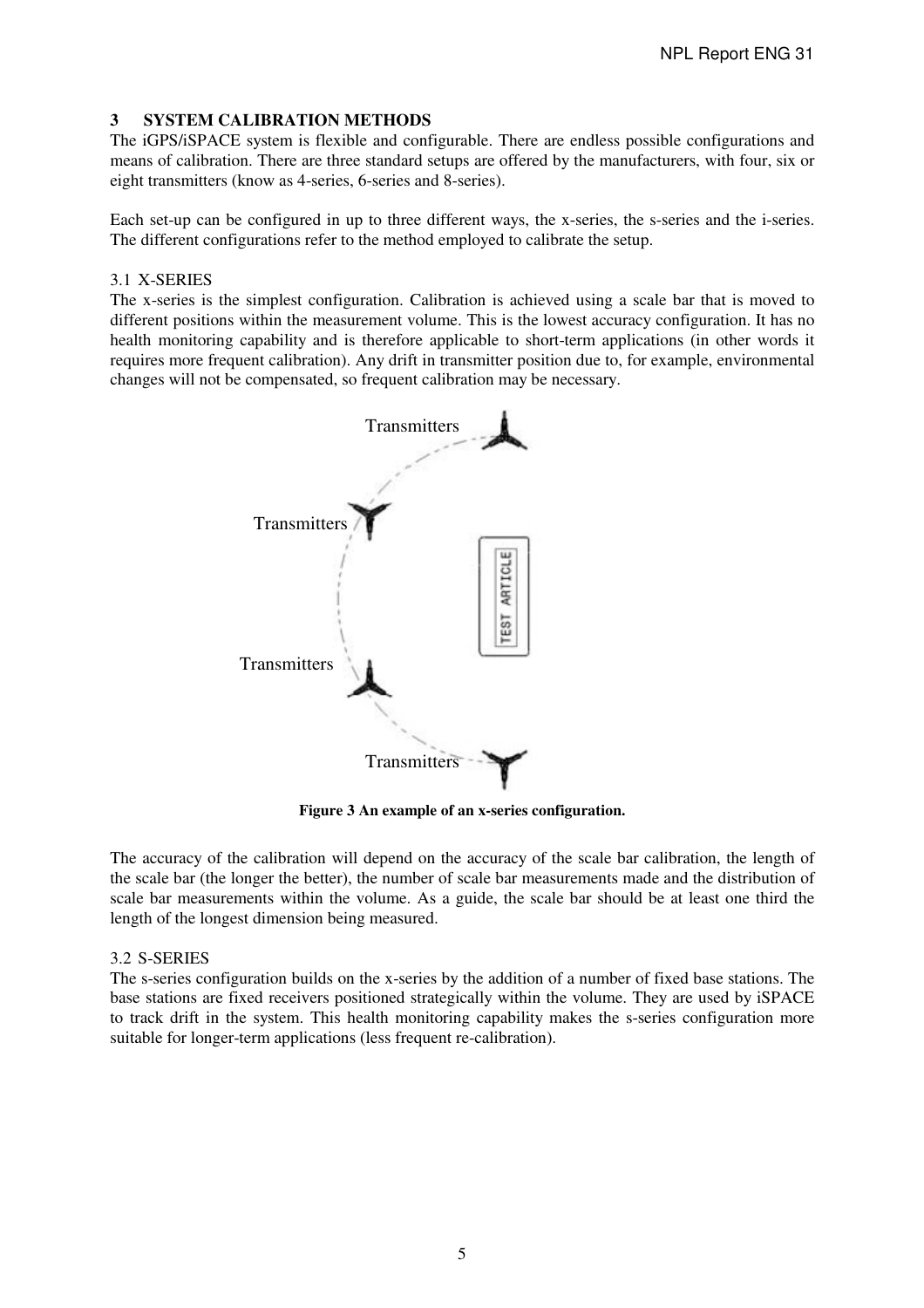

**Figure 4 An example of an s-series configuration with two scale bars.** 

### 3.3 I-SERIES

The i-series configuration is the most accurate configuration. It uses a network of fixed reference monuments to provide scale and system calibration. The position of each monument must be determined during setup using, for example, a laser tracker survey.



**Figure 5 An example of an i-series configuration with four transmitters and four monuments.** 

Once calibrated, the reference monuments provide a network of reference points against which the system can monitor drift, and establish scale.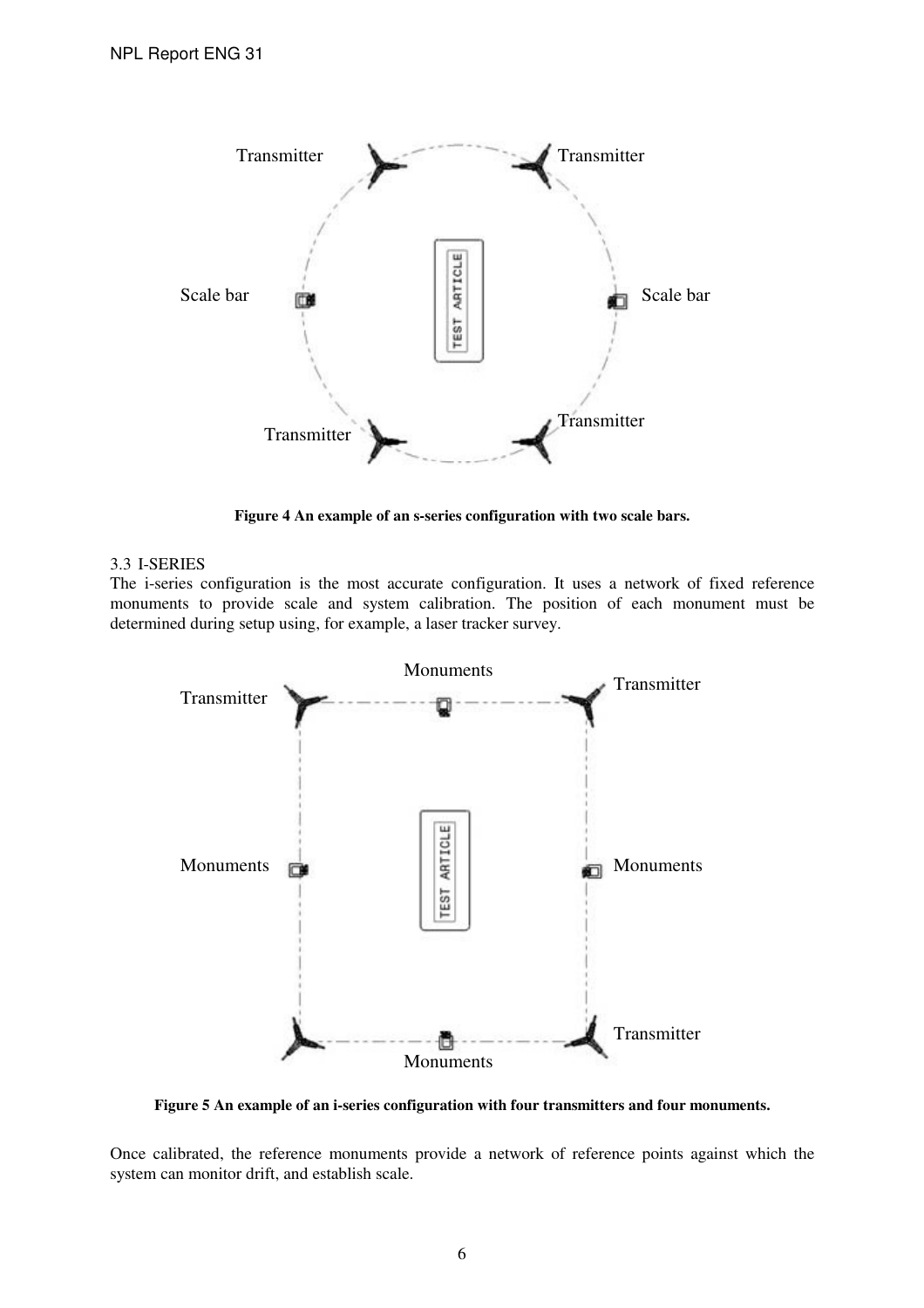This configuration is therefore the most robust and accurate.

As an example, tests performed by NPL and the University of Bath  $[3]$  indicate that a setup with eight transmitters and a network of twelve receiver monuments calibrated using a laser radar was able to achieve a length measurement uncertainty of 170  $\mu$ m ( $k=2$ ) for lengths up to 12 m in a volume of 10 m x 10 m x 2 m.

#### 3.4 OTHER CONFIGURATIONS

Other setups, not limited four, six or eight transmitters are, of course, possible. For example, more transmitters could be deployed to improve line-of-sight issues or to extend the measurement volume. The same methods of calibrating the setup, as described above, will apply.

The simulation software that accompanies this document can be used to simulate the relative performance of different setups and configurations. Operation of the software is described in the next section.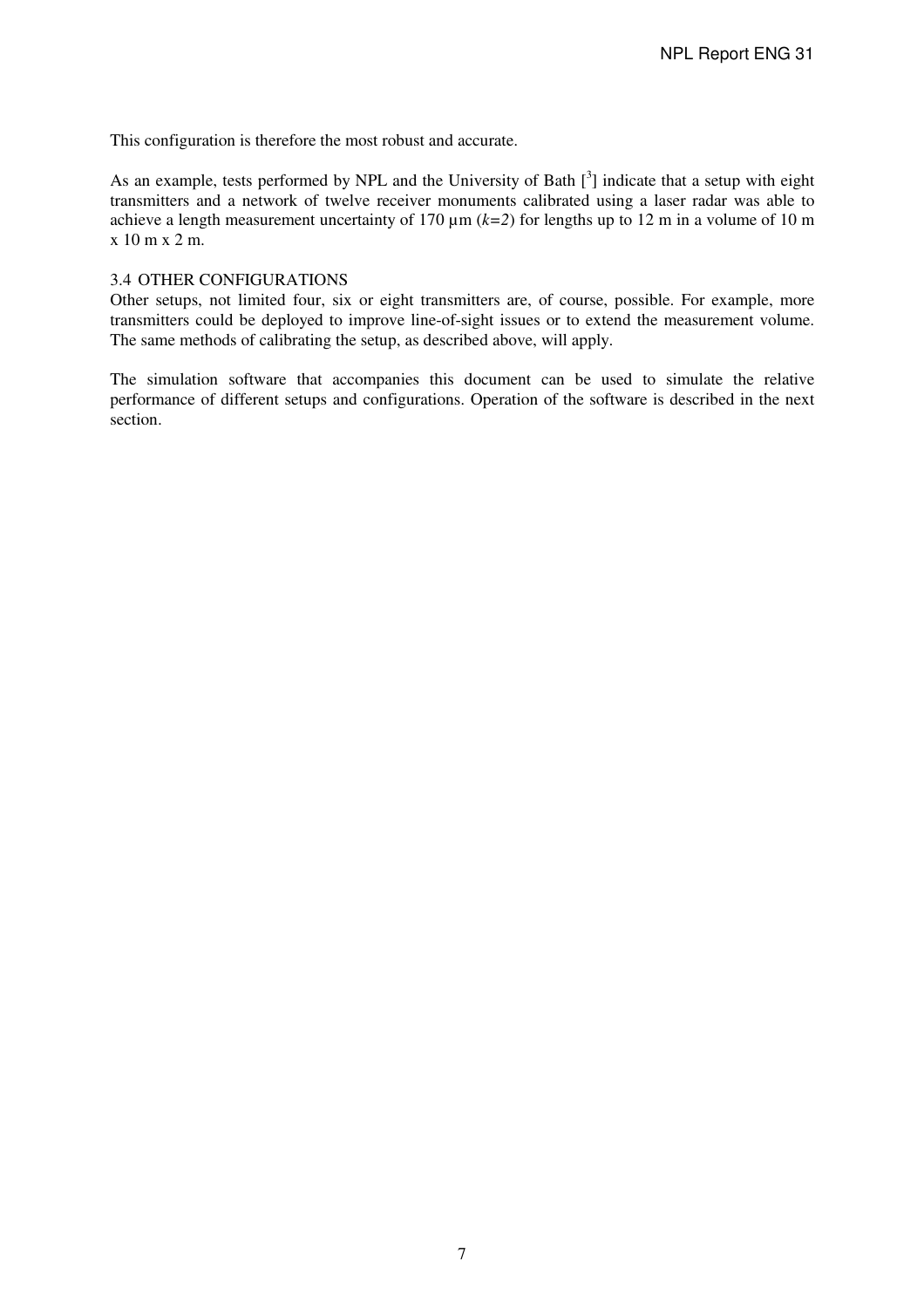## **4 SIMULATION SOFTWARE**

#### 4.1 INTRODUCTION

The iGPS simulation software was developed to allow the user to simulate different setups of an iGPS system using any combination of transmitters and receivers and to gain an understanding of the likely system performance. The current version allows users to load, view, analyse and save data acquired by iGPS systems.

#### 4.2 USING THE SOFTWARE

There are three main sections in the current software. They are: "Load Data", "View" and "Data Analysis". Users should follow the order of the section when using the software. Users should be able to find detailed information about the software in the section "Help".



**Figure 6 Main menu of the software.** 

Users are required to input the information regarding the experimental setup and to load necessary data prior to performing the analysis. This can be done by load necessary data in "Load Data" section.



**Figure 7 User interface of "Load Data" section.** 

In the "Experiment Setup" panel, users are required to input the number of transmitters, number of targets and number of vector bars. These settings are important particular if users opt to input data manually in the following section. Users also have to choose the way they would like to run the simulation. There are two approaches: "Measurement using scale bar" or "Measurement using monument". Both the scale bar and the monument are rigid bodies. The difference between them is that the scale bar has two targets fixed on two ends and the monument can have three or more targets. Besides, we assume users use vector bars to collect data from the scale bar targets, but use fixed receivers to collect data from the monument targets.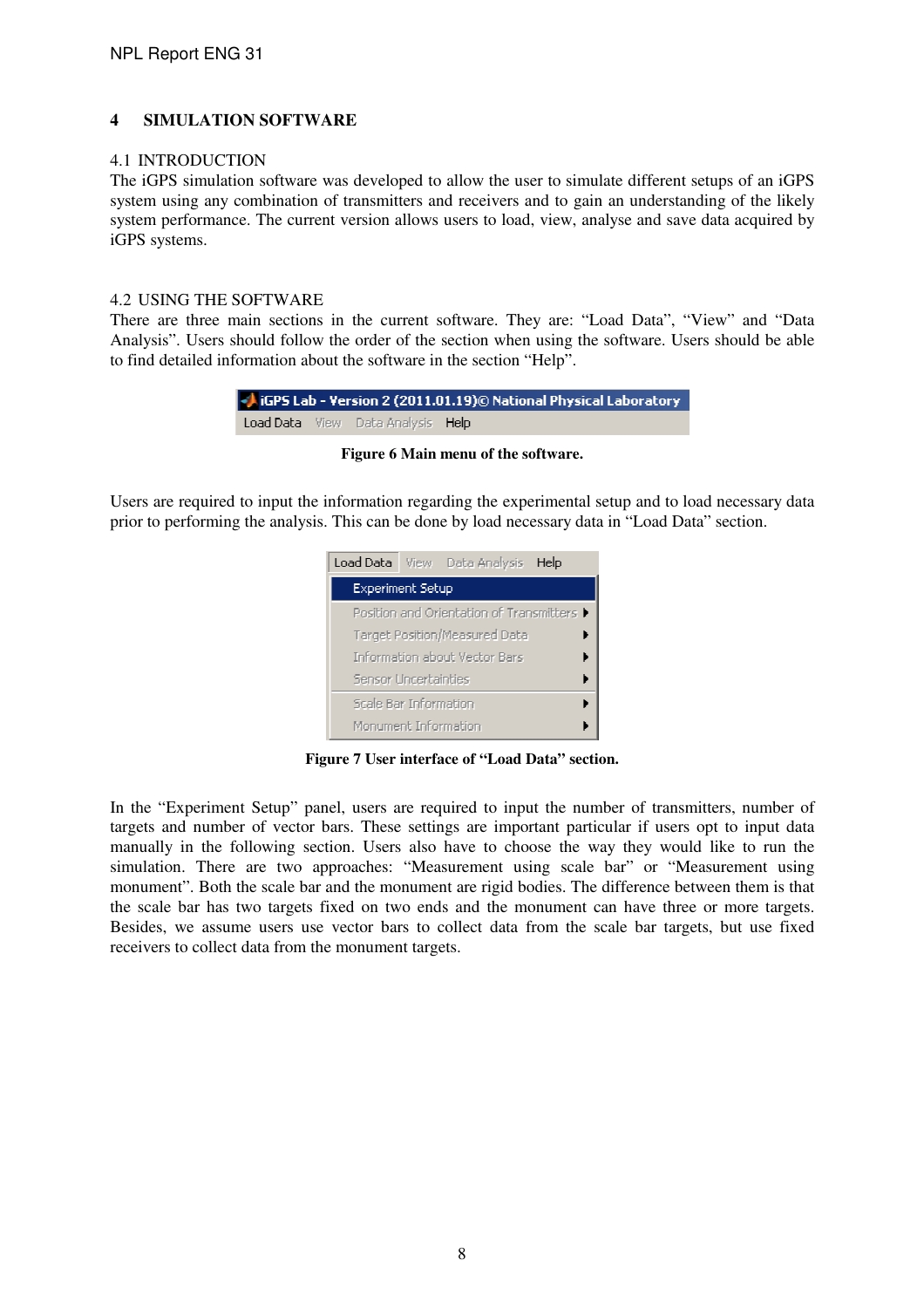| Input number of transmitters:              | Input number of transmitters:                   |
|--------------------------------------------|-------------------------------------------------|
| 3                                          | 3.                                              |
| Input number of targets:                   | input number of targets:                        |
| 20                                         | 20                                              |
| Input number of vectorbar:                 | input number of vectorbar:                      |
| $\overline{2}$                             | $\overline{2}$                                  |
| Please choose the approach for experiment: | Please choose the approach for experiment:      |
| C Measurement using scale bar              | C Measurement using scale bar                   |
| C Measurement using monument               | C Measurement using monument                    |
|                                            | Number of monument targets:<br>$\left  \right $ |
| Confirm experiment setup.                  | Confirm experiment setup.                       |

**Figure 8 Experiment setup panel.** 

The structures of the two procedures "Measurements using Scale Bar" and "Measurements using Monument" are similar. An example of measurement using a scale bar is given in the following section.

## 4.2.1 Data Loading

Click the button "Confirm experiment setup"; the software then asks the user to load or input data, as shown in Figure 9. The user can either chooses to load data prepared in an Excel file or to input manually into the software. It is recommended to prepare the data in Excel so that they can be retraced in the future. If users select to load from Excel file, the size of the data is determined by the data loaded from Excel. However, if users choose manual input, the data size is determined by the information provided in the "Experiment Setup" section. Users can always change the "Experiment Setup" when need.

| <b>Experiment Setup</b>                    | <b>Experiment Setup</b>                    |
|--------------------------------------------|--------------------------------------------|
| Position and Orientation of Transmitters ▶ | Position and Orientation of Transmitters ▶ |
| Target Position/Measured Data              | Target Position/Measured Data              |
| <b>Information about Vector Bars</b>       | <b>Information about Vector Bars</b>       |
| Sensor Uncertainties                       | Sensor Uncertainties                       |
| Scale Bar Information                      | Scale Bar Information                      |
| Monument Information                       | Monument Information                       |

**Figure 9 Load Data section. Left-scale bar approach. Right – monument approach.**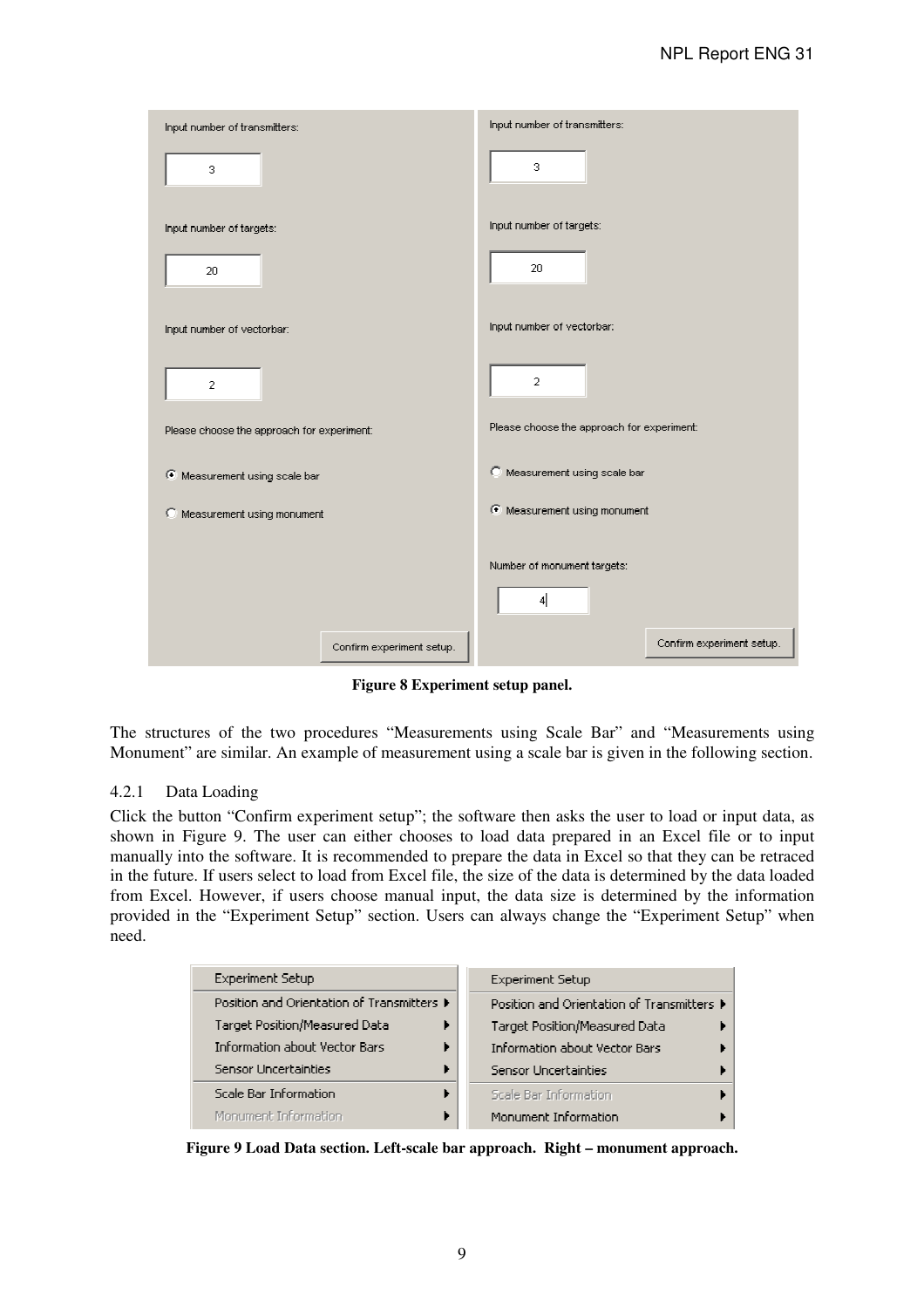## 4.2.2 Data Preparation

In order to run the software it is important to prepare the following data beforehand. The list of data files required is given in Table 1. These data have to be prepared and stored using Excel with file extension .xls. All location information and scale information are prepared in millimetre units.

#### **Table 1 List of data files required.**

| Scale Bar Approach | Monument Approach |
|--------------------|-------------------|
| Transmitter.xls    | Transmitter.xls   |
| VectorBar.xls      | VectorBar.xls     |
| Targets.xls        | Targets.xls       |
| Sigma.xls          | Sigma.xls         |
| ScaleBar.xls       | Monuments.xls     |
| ID.xIs             | ID.xls            |
| IA.xls             | IA.xls            |
|                    |                   |

Note: the names are not compulsory.

How to prepare the data file "Transmitters":

- $\triangleright$  Create an Excel file. ('Transmitters.xls' is suggested name.)
- Create a new worksheet with name **tau**.
- $\triangleright$  The data must be an  $nS \times 6$  matrix ( $nS$  is the number of transmitters). The first three columns are location of transmitters in Cartesian coordinates and the second three columns are orientation of those transmitters. The units are mm and degree respectively.
- $\triangleright$  Do not add column name or row name in the file.

|                          | $\overline{\phantom{0}}$ |           |  |                                                                                                                                                                                                                                |        |
|--------------------------|--------------------------|-----------|--|--------------------------------------------------------------------------------------------------------------------------------------------------------------------------------------------------------------------------------|--------|
| e.                       | -<br><b>GUUU</b>         |           |  |                                                                                                                                                                                                                                | æ      |
| o<br>$\sim$              |                          | -3000     |  |                                                                                                                                                                                                                                |        |
|                          |                          | ЭI<br>- - |  |                                                                                                                                                                                                                                | ×<br>÷ |
| $\overline{\phantom{0}}$ | tau                      |           |  | Military and the contract of the contract of the contract of the contract of the contract of the contract of the contract of the contract of the contract of the contract of the contract of the contract of the contract of t |        |

**Figure 10 An example of the data file "Transmitter".** 

How to prepare the data file for "Information of VectorBar":

- Create an Excel file. ('VectorBar.xls' is suggested name.)
- Create two worksheets, one with name **cc0** and the other with name **sigC**.
- $\geq$  **cc0** is the distance from the top sensor and the bottom sensor of the vector bar to vector bar probe centre. The unit of **cc0** is mm. Therefore, one vector bar requires a pair of parameters. Assuming there are *nV* numbers of vector bars, there will be *2nV* of parameters required. In Figure 11, there are two vector bars, both the same, overall 40 mm length, with sensors 20 mm apart.
- **sigC** is the standard deviation associated with the **cc0** parameters of the vector bar geometry.
- $\triangleright$  Do not add column name or row name in the file.

|    | Д  | F                                                                                                                                                   | r.<br>w |                          |   | А     | B                                                                                                 | C   |   |
|----|----|-----------------------------------------------------------------------------------------------------------------------------------------------------|---------|--------------------------|---|-------|---------------------------------------------------------------------------------------------------|-----|---|
| и  | 40 |                                                                                                                                                     |         |                          |   | 0.005 |                                                                                                   |     |   |
| 2  | 20 |                                                                                                                                                     |         |                          | n | 0.005 |                                                                                                   |     |   |
| 3  | 40 |                                                                                                                                                     |         | m.                       | 3 | 0.005 |                                                                                                   |     |   |
| 4  | 20 |                                                                                                                                                     |         |                          | 4 | 0.005 |                                                                                                   |     |   |
| 5  |    |                                                                                                                                                     |         |                          | 5 |       |                                                                                                   |     |   |
| 6  |    |                                                                                                                                                     |         | ▊                        | 6 |       |                                                                                                   |     | ₩ |
| ۰. |    | $\blacktriangleright$ $\blacktriangleright$ $\blacktriangleright$ $\blacktriangleright$ $\preceq$ $\preceq$ $\preceq$ $\preceq$ $\preceq$ $\preceq$ |         | $\overline{\phantom{a}}$ | ┱ |       | $\blacktriangleright$ $\blacktriangleright$ $\blacktriangleright$ $\triangleleft$ $\triangleleft$ | mm. | ▼ |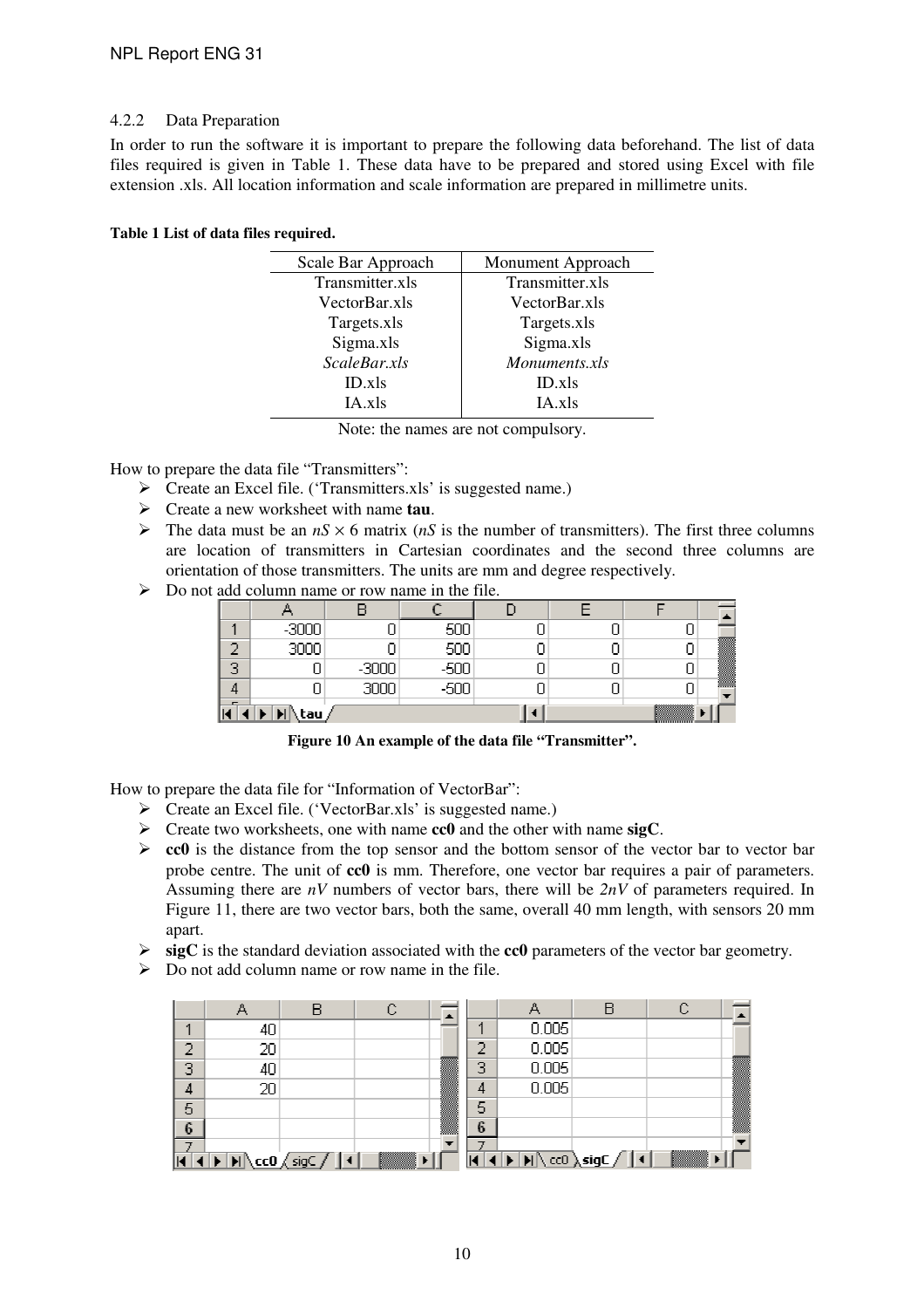#### **Figure 11 An example of the data file "VectorBar". Left – parameter "cc0". Right – parameter "sigC".**

How to prepare the data file for "Target Positions/Measured Data":

- Create an Excel file. ('Target.xls' is suggested name.)
- Create three new worksheets, with name **X**, **IU** and **sigC**, where the targets location, the measurement strategy and the standard deviation of the target measurements can be stored respectively.
- $\triangleright$  The target location is an  $nX \times 3$  matrix, where  $nX$  is the number of targets. The location is represented by  $(x, y, z)$  in Cartesian coordinates. The unit is mm.
- > The worksheet IU stores the measurement strategy. Assume each transmitter can see each target; the size of the data will then be an  $(nS * nX) \times 3$  matrix. The columns are target index (*j*), station index (*k*) and vector bar index (*h*). For example, the index of target 6 measured by station 1 using vector bar 2, will be [6 1 2]. See highlighted area in Figure 12.
- The worksheet **sigV** stores the parameter that controls the size of the random perturbations of the two angles specifying the orientation of the vector bars.

|        | $\mathcal{L}_{\mathcal{A}}$ | B                                                                      | Ċ              | D |                           | $\mathcal{L}_{\mathcal{A}}$ | B                                                                                     | Ċ              | D |
|--------|-----------------------------|------------------------------------------------------------------------|----------------|---|---------------------------|-----------------------------|---------------------------------------------------------------------------------------|----------------|---|
| 1      | $-2000$                     | $-2000$                                                                | $-1000$        |   | 1                         | 1                           | 1                                                                                     | 2              |   |
| 2      | -2000                       | -2000                                                                  | Ū              |   | $\overline{2}$            | 2                           | $\overline{\phantom{a}}$                                                              | 1              |   |
| 3      | $-2000$                     | $-2000$                                                                | 1000           |   | 3                         | G                           | $\mathbf{1}$                                                                          | 1              |   |
| 4      | $-2000$                     | $-1000$                                                                | $-1000$        |   | 4                         | 4                           | $\mathbf{1}$                                                                          | 1              |   |
| 5      | $-2000$                     | $-1000$                                                                | 0              |   | 5                         | E,                          | $\blacksquare$                                                                        | $\blacksquare$ |   |
| 6      | $-2000$                     | $-1000$                                                                | 1000           |   | 6                         | $\mathsf E$                 | $\mathbf{1}$                                                                          | $\overline{2}$ |   |
| 7      | $-2000$                     | 0                                                                      | $-1000$        |   | 7                         | 7                           | $\overline{1}$                                                                        | T              |   |
| Θ      | $-2000$                     | $\Box$                                                                 | $\Box$         |   | 8                         | $\mathbf{B}$                | 1                                                                                     | 2              |   |
| 9      | $-2000$                     | $\Box$                                                                 | 1000           |   | 9                         | 9                           | 1                                                                                     | 1              |   |
| 10     | $-2000$                     | 1000                                                                   | $-1000$        |   | 10                        | 10                          | $\mathbf{1}$                                                                          | 2              |   |
| 11     | $-2000$                     | 1000                                                                   | 0              |   | 11                        | 11                          | 1                                                                                     | 1              |   |
| 12     | $-2000$                     | 1000                                                                   | 1000           |   | 12                        | 12                          | 1                                                                                     | 1              |   |
| 13     | $-2000$                     | 2000                                                                   | $-1000$        |   | 13                        | 13                          | 1                                                                                     | 1              |   |
| 14     | $-2000$                     | 2000                                                                   | 0              |   | 14                        | 14                          | $\mathbf{1}$                                                                          | $\overline{2}$ |   |
| 15     | $-2000$                     | 2000                                                                   | 1000           |   | 15                        | 15                          | $\overline{\phantom{a}}$                                                              | $\overline{2}$ |   |
| 16     | $-1000$                     | $-2000$                                                                | $-1000$        |   | 16                        | 16                          | 1                                                                                     | $\mathbf{1}$   |   |
| 17     | $-1000$                     | -2000                                                                  | $\Box$         |   | 17                        | 17                          | $\mathbf{1}$                                                                          | $\overline{2}$ |   |
| 18     | $-1000$                     | $-2000$                                                                | 1000           |   | 18                        | 18                          | $\mathbf{1}$                                                                          | 1              |   |
| 19     | $-1000$                     | $-1000$                                                                | $-1000$        |   | 19                        | 19                          | $\mathbf{1}$                                                                          | $\overline{2}$ |   |
| 20     | $-1000$                     | $-1000$                                                                | Ū              |   | 20                        | 20                          | 1                                                                                     | $\overline{2}$ |   |
| 21     | $-1000$                     | $-1000$                                                                | 1000           |   | 21                        | 21                          | $\mathbf{1}$                                                                          | $\overline{2}$ |   |
| 22     | $-1000$                     | $\Box$                                                                 | $-1000$        |   | 22                        | 22                          | 1                                                                                     | $\mathbf{1}$   |   |
| 23     | $-1000$                     | $\Box$                                                                 | 0              |   | 23                        | 23                          | $\overline{\phantom{a}}$                                                              | 1              |   |
| 24     | $-1000$                     | Л                                                                      | 1000           |   | 24                        | 24                          | $\overline{\phantom{a}}$                                                              | 1              |   |
| 25     | $-1000$                     | 1000                                                                   | $-1000$        |   | 25                        | 25                          | $\mathbf{1}$                                                                          | $\mathfrak{q}$ |   |
| 26     | $-1000$                     | 1000                                                                   | Ū              |   | 26                        | 26                          | 1                                                                                     | 1              |   |
| 27     | $-1000$                     | 1000                                                                   | 1000           |   | 27                        | 27                          | $\mathbf{1}$                                                                          | $\overline{2}$ |   |
| 28     | $-1000$                     | 2000                                                                   | $-1000$        |   | 28                        | 28                          | 1                                                                                     | 2              |   |
| 29     | $-1000$                     | 2000                                                                   | О              |   | 29                        | 29                          | 1                                                                                     | 1              |   |
| 11 I 1 |                             | $\blacksquare\backslash$ X $\bigwedge$ IU $\bigwedge$ sigV $\bigwedge$ | $\blacksquare$ | Þ | $\overline{\mathsf{H}}$ . |                             | $\textbf{M} \backslash \text{X} \backslash \textbf{I}$ U $\bigwedge \text{sigV} \neq$ | $\blacksquare$ | Þ |

| ×. |                                                                                                       |               |  |
|----|-------------------------------------------------------------------------------------------------------|---------------|--|
|    | $\setminus$ <code>X</code> $\neq$ <code>IU</code> $\setminus$ <code>sig¥</code> $\neq$ <code>I</code> | - - - - - - - |  |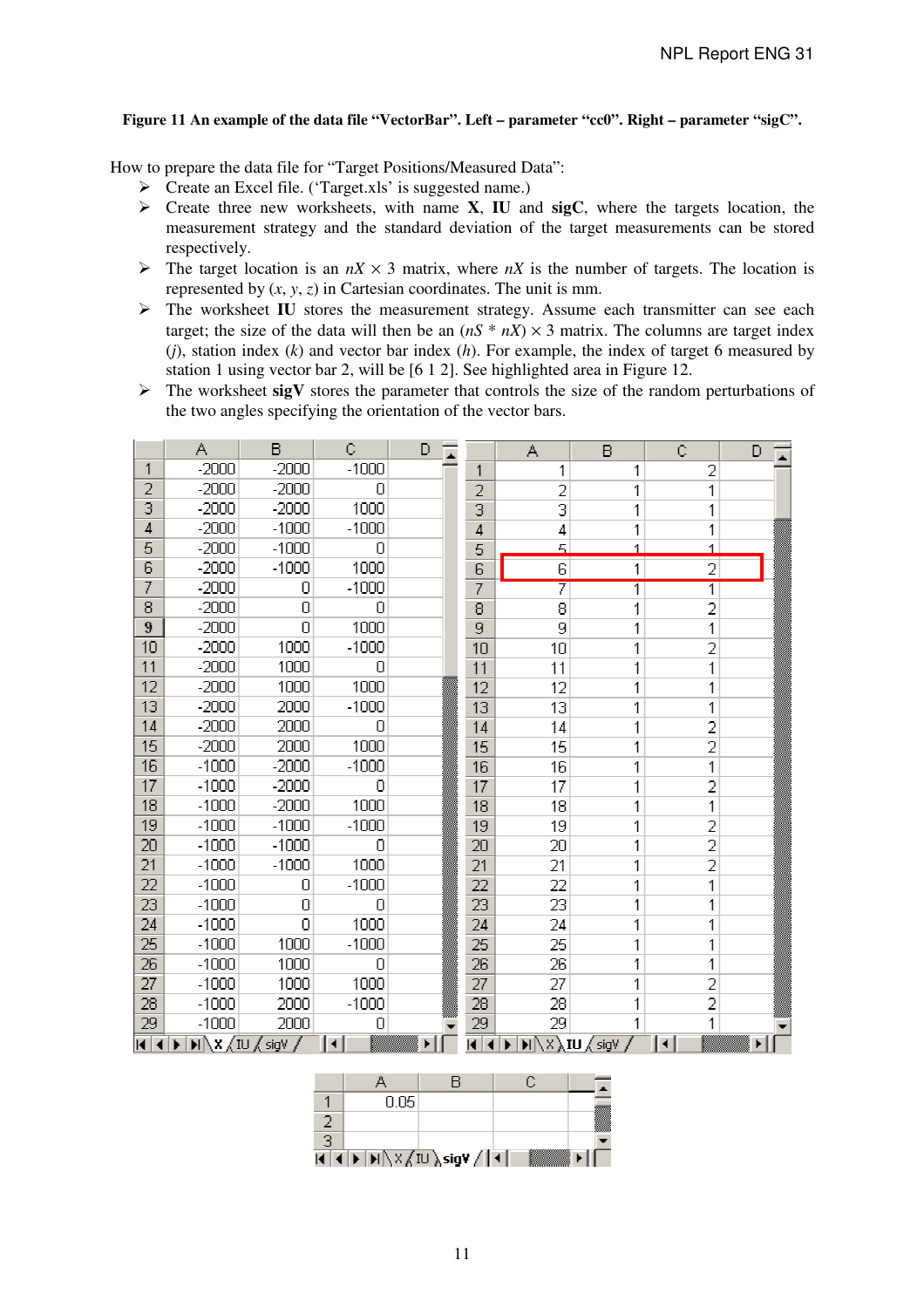#### **Figure 12 An example of the data file "Targets". Top left – parameter "X". Top right – parameter "IU". Bottom – parameter "sigV".**

How to prepare the data file "Sigma":

- Create an Excel file. ('Sigma.xls' is suggested name.)
- Set a worksheet with name "**sig**".
- $\triangleright$  There are four parameters required: *sig<sub>AA</sub>*, *sig<sub>AR</sub>*, *sig<sub>EA</sub>* and *sig<sub>ER</sub>*. They are, respectively, the uncertainty of absolute value of azimuth angles, uncertainty of relative value of azimuth angles, uncertainty of absolute value of elevation angles and uncertainty of relative value of azimuth angles.

|                          |          | A |  |
|--------------------------|----------|---|--|
|                          | 0.05     |   |  |
| 2                        | 0.000005 |   |  |
| $\overline{\phantom{a}}$ | 0.05     |   |  |
| 4                        | 0.000005 |   |  |
|                          |          |   |  |
|                          | \ siq    |   |  |

**Figure 13 An example of the data file "Sigma".** 

How to prepare the data file "ScaleBar":

- Create an Excel file. ('ScaleBar.xls' is suggested name.)
- Set three worksheets with name "**XD**", "**IUD**" and "**sigD**" respectively. "**XD**" stores the position of the scale bar target, where in this example, a 2 m scale bar is used. "**IUD**" stores the measurement strategy of the scale bar. Assume each transmitter can see each scale bar position; the size of the data will then be a  $2nS \times 3$  matrix. The columns are scale bar target index (*j*), station index (*k*) and vector bar index (*h*). For example, the index of scale bar target 2 measured by station 3 using vector bar 1, will be [2 3 1]. See highlighted area in Figure 14. "**sigD**" is the standard deviation associated with the scale bar target distance measurements.

|                                |                   | nnr |                |    | . |  |             |
|--------------------------------|-------------------|-----|----------------|----|---|--|-------------|
| <b>CONTRACTOR</b><br>a shekara |                   |     | ▩              | -  |   |  | ▩           |
| <b>Contract</b>                |                   |     |                | e. |   |  |             |
|                                | ш<br><b>STATE</b> |     | <u>Ezimo e</u> |    |   |  | <u>kana</u> |

|                          | $\mathcal{L}_{\mathbf{1}}$ | B                                                                                          | $\mathbb{C}$                                                             |  |
|--------------------------|----------------------------|--------------------------------------------------------------------------------------------|--------------------------------------------------------------------------|--|
| $\overline{\phantom{a}}$ | 1                          | 1                                                                                          | 1                                                                        |  |
|                          | 2                          | 1                                                                                          | 1                                                                        |  |
| $\frac{2}{3}$            | $\mathbf{1}$               | $\overline{z}$                                                                             | 1                                                                        |  |
|                          | $\overline{2}$             | $\overline{2}$                                                                             | 1                                                                        |  |
| 5                        | $\overline{\phantom{a}}$   | 3                                                                                          | 1                                                                        |  |
| $rac{E}{7}$              | 2                          | 3                                                                                          | $\overline{1}$                                                           |  |
|                          | $\overline{\mathbb{I}}$    | 4                                                                                          | 1                                                                        |  |
| 8                        | $\overline{2}$             | 4                                                                                          | $\overline{\phantom{a}}$                                                 |  |
| 9                        | $\overline{\mathbf{1}}$    | $\overline{\phantom{a}}$                                                                   |                                                                          |  |
| 10                       | $\overline{2}$             | $\overline{\phantom{a}}$                                                                   |                                                                          |  |
| $\overline{11}$          | $\overline{\mathbf{1}}$    | $\overline{a}$                                                                             |                                                                          |  |
| $\overline{12}$          | $\overline{2}$             | $\frac{2}{3}$                                                                              |                                                                          |  |
| $\overline{13}$          | $\overline{\mathbf{1}}$    |                                                                                            |                                                                          |  |
| $\overline{14}$          | $\overline{2}$             | 3                                                                                          | $2\overline{2}$<br>$2\overline{2}$<br>$2\overline{2}$<br>$2\overline{2}$ |  |
| 15                       | $\overline{1}$             | 4                                                                                          |                                                                          |  |
| 16                       | $\overline{2}$             | 4                                                                                          | $\overline{2}$                                                           |  |
|                          |                            | $\textsf{N}$ $\textsf{N}$ $\textsf{U}$ $\textsf{D}$ $\textsf{N}$ $\textsf{S}$ $\textsf{I}$ |                                                                          |  |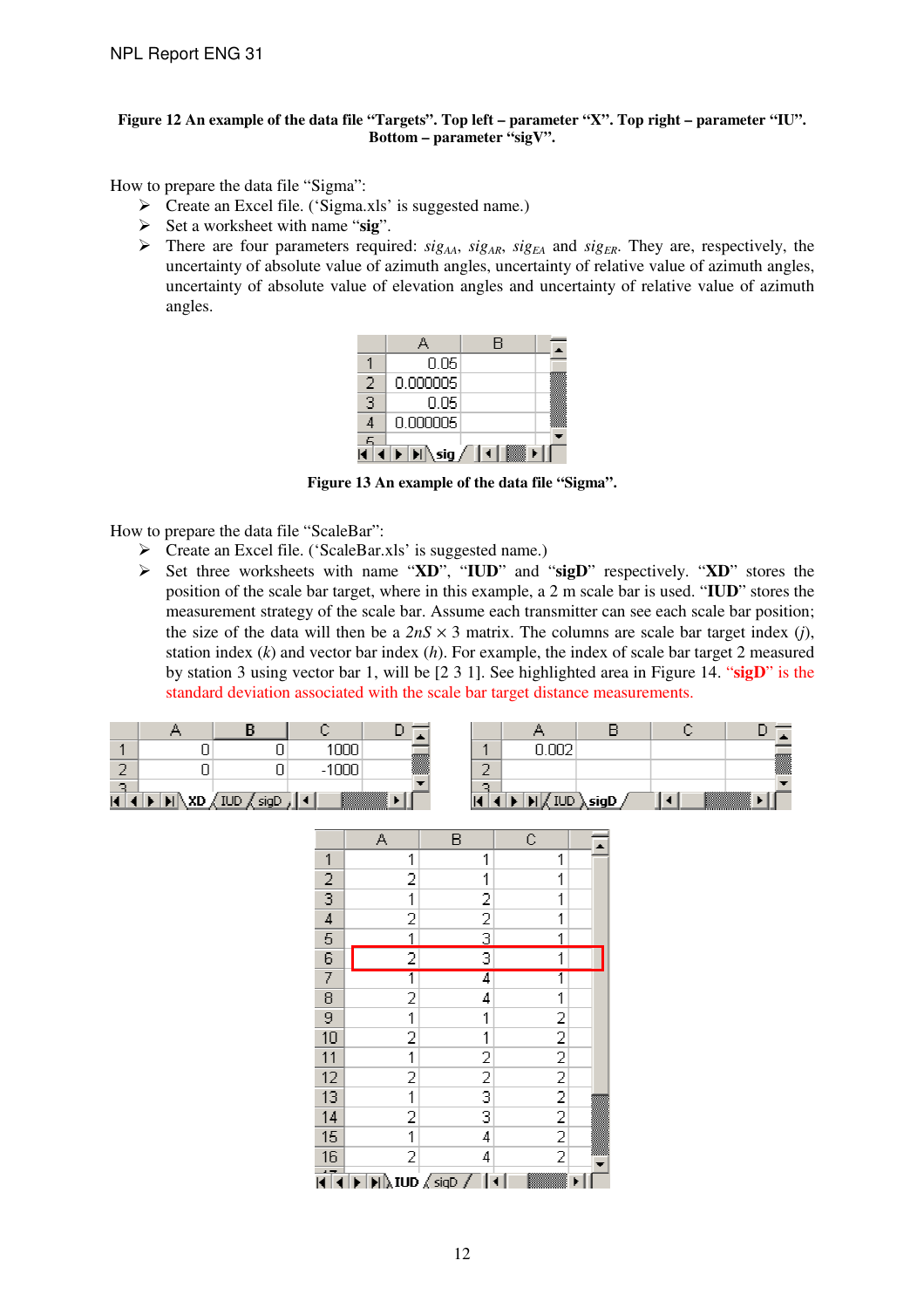#### **Figure 14 An example of the data file "ScaleBar". Top left – parameter "XD". Top right – parameter "sigD". Bottom – parameter "IUD".**

How to prepare data file "Monuments":

- Create an Excel file. ('Monuments.xls' is suggested name.)
- Set three worksheets with name "**XM**", "**IUM**" and "**sigM**" respectively. "**XM**" stores the position of the monument targets, where in this example, a square frame is used. "**IUM**" stores the measurement strategy of the monument. Assume each transmitter can see each point on the monument; the size of the data will then be a  $2nS \times 3$  matrix. The columns are monument target index (*j*), station index (*k*). For example, the index of monument target 2 measured by station 3, will be [2 3]. See highlighted area in Figure 15. "**sigM**" is the standard deviation associated with the monument target distance measurements.

|                         | 2500    |                                                                             |  |
|-------------------------|---------|-----------------------------------------------------------------------------|--|
|                         | $-2500$ |                                                                             |  |
| $\overline{\mathbb{R}}$ |         | 2500                                                                        |  |
|                         |         | $-2500$                                                                     |  |
|                         |         | $\textsf{M}\backslash \textsf{XM}$ $\langle$ IUM $\langle$ sigM $\parallel$ |  |



|                | А                        | Β                                                                                  | C |  |
|----------------|--------------------------|------------------------------------------------------------------------------------|---|--|
| $\mathbf{1}$   | $\mathbf 1$              | 1                                                                                  |   |  |
| $\frac{2}{3}$  | $\frac{2}{3}$            | 1                                                                                  |   |  |
|                |                          | 1                                                                                  |   |  |
| $\frac{1}{4}$  | 4                        | $\overline{\mathbf{1}}$                                                            |   |  |
| $\overline{5}$ | $\overline{\phantom{a}}$ |                                                                                    |   |  |
| 6              | $\frac{2}{3}$            |                                                                                    |   |  |
| 7              |                          | $\frac{2}{2}$ $\frac{2}{2}$                                                        |   |  |
| 8              | 4                        |                                                                                    |   |  |
| 9              | $\overline{\mathbf{1}}$  | 3                                                                                  |   |  |
| 10             | $\overline{2}$           | 3                                                                                  |   |  |
| 11             | 3                        | E                                                                                  |   |  |
| 12             | 4                        | 3                                                                                  |   |  |
| 13             | $\overline{\mathbf{1}}$  | 4                                                                                  |   |  |
| $\frac{1}{4}$  | $\frac{2}{3}$            | 4                                                                                  |   |  |
| 15             |                          | 4                                                                                  |   |  |
| 1 <sub>1</sub> | 4                        | 4                                                                                  |   |  |
| 17             |                          |                                                                                    |   |  |
|                |                          | $\blacktriangleright$ $\lfloor$ $\textsf{N}\textsf{N}\rfloor$ $\blacktriangleleft$ |   |  |

**Figure 15 An example of the data file "Monuments". Top left – parameter "XM". Top right – parameter "sigM". Bottom – parameter "IUM".** 

The last two Excel files **ID** and **IA** are required for data analyses.

How to prepare data file "**ID**":

- Create an Excel file. ('ID.xls' is suggested name.)
- $\triangleright$  Set the worksheet with name "**ID**". **ID** is the index of targets for the inter-target distance calculation. It is an  $m \times 2$  matrix, where *m* is the number of inter-garget distances. The software will calculate the inter-target distance between the target  $X_{ID(1)}$  and the target  $X_{ID(2)}$ . For example, users have to input [3 2 1] in the file if the distance between target 32 and target 1 is required, see highlighted area in Figure 16.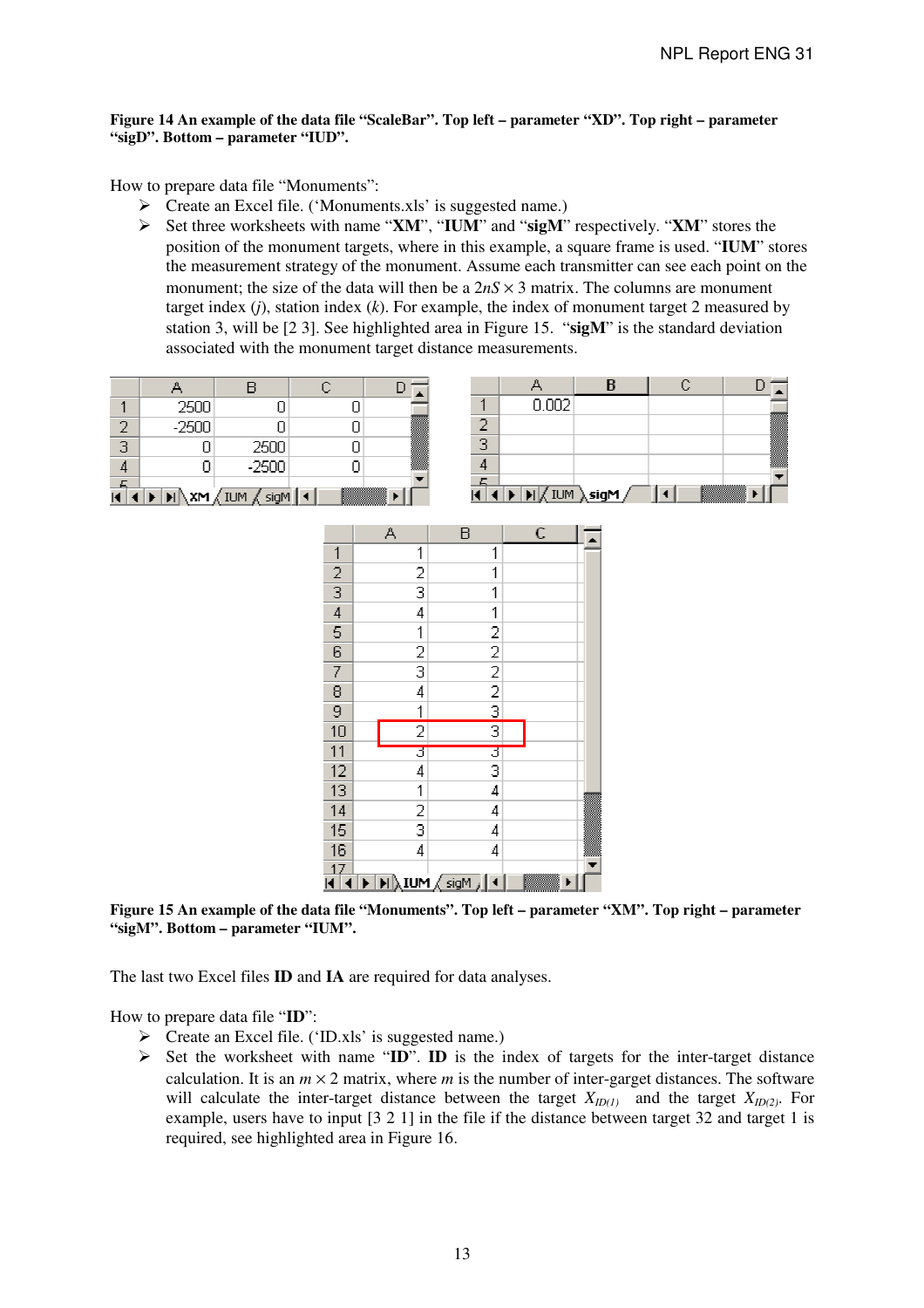|                | $\Delta$ |                                                 | В |                | $\mathbb{C}$ |
|----------------|----------|-------------------------------------------------|---|----------------|--------------|
| 4              |          | 32                                              |   | 4              |              |
| $\frac{2}{3}$  |          |                                                 |   | Ξ              |              |
|                |          | $\begin{array}{c} 32 \\ 32 \\ 32 \end{array}$   |   | $\overline{3}$ |              |
| $\overline{4}$ |          |                                                 |   | 4              |              |
| $\frac{5}{6}$  |          |                                                 |   | 5              |              |
|                |          |                                                 |   | 6              |              |
| 7              |          |                                                 |   | 7              |              |
| $\epsilon$     |          | $\frac{32}{32}$ $\frac{32}{32}$ $\frac{32}{32}$ |   | 8              |              |
| g              |          |                                                 |   | ğ              |              |
|                |          |                                                 |   |                |              |

**Figure 16 An example of data file "ID".** 

How to prepare data file "**IA**":

- Create an Excel file. ('IA.xls' is suggested name.)
- > Set the worksheet with name "IA". IA is the index of targets for the inter-target angle calculation. It is an  $n \times 3$  matrix, *n* is the number of inter-target angles. The software will calculate the inter-target angle between the side  $X_{IA(1)} - X_{IA(2)}$  and the side  $X_{IA(2)} - X_{IA(3)}$ . For example, users have to input [1 14 7] in the file if the angle between side  $X_1 - X_{14}$  and side  $X_{14}$  - $X_7$  is required, see highlighted area in Figure 17.

| m  |  |    | ▩ |
|----|--|----|---|
| r. |  | E. |   |

**Figure 17 An example of data file "IA".** 

4.2.3 Access data from user interface.

The software allow user to edit data directly. Simply go to the corresponding section and make changes, see Figure 18 and Figure 19.

| <b>Experiment Setup</b>                    |                 |
|--------------------------------------------|-----------------|
| Position and Orientation of Transmitters ▶ | From Excel      |
| Target Position/Measured Data              | Input/Edit Data |
| <b>Information about Vector Bars</b>       |                 |
| <b>Sensor Uncertainties</b>                |                 |

**Figure 18 Data input options.** 

|   | $\times$ Jmm | y /mm | z/mm   | $\theta$ /degree |
|---|--------------|-------|--------|------------------|
| 1 | $-3000$      | Ω     | 500    |                  |
| 2 | 3000         | 2555  | 500    |                  |
| 3 | Ū            | -3000 | -500   |                  |
| 4 | 0            | 3000  | $-500$ |                  |
|   |              |       |        |                  |
|   |              |       |        |                  |
|   |              |       |        |                  |
|   |              |       |        |                  |

**Figure 19 An example of editing data in the software**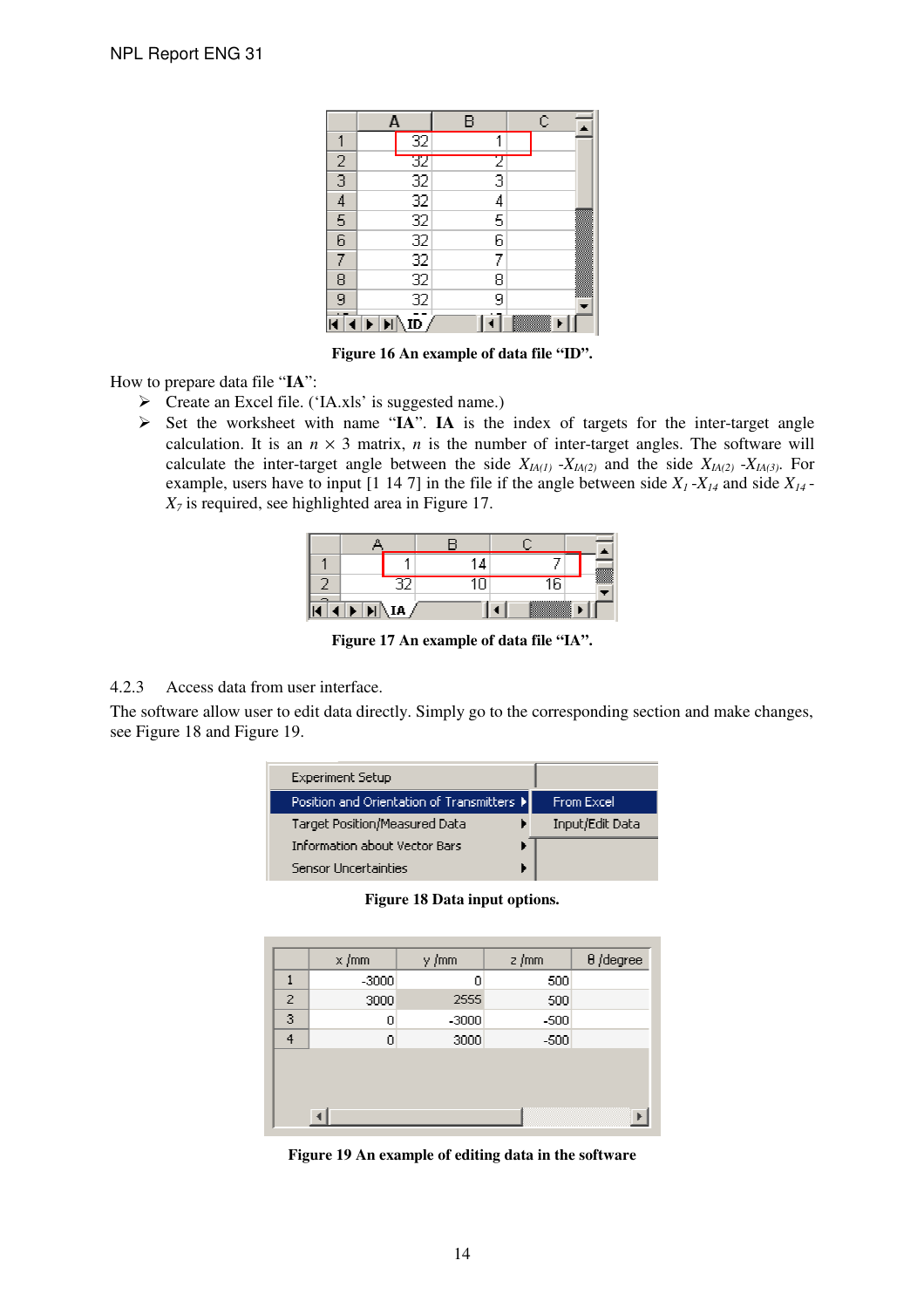#### NPL Report ENG 31

After the data has been loaded, go to "View" from the top menu bar, and click "View Experiment Setup", the experiment setup can be viewed. An example is shown in Figure 20. The software also provides the ability for the user to rotate or save the image by applying the corresponding command from the top menu bar.



**Figure 20 An example of iGPS experiment setup** 

#### 4.2.4 Data analysis

Clicking "Data Analysis" from the top menu bar, the software then guides user to setup parameters for analysis. Two parameters are required. One is the inter-target distance index *ID*, the other is the intertarget angle index *IA*. The preparation of those indices has been introduced in section 4.2.2.

| Parameter Setup ▶ | Setup Inter-target Distance Index ▶ |  |
|-------------------|-------------------------------------|--|
| View results      | Setup Inter-target Angle Index      |  |
| Save Results'     |                                     |  |

**Figure 21 Parameter Setup menu.**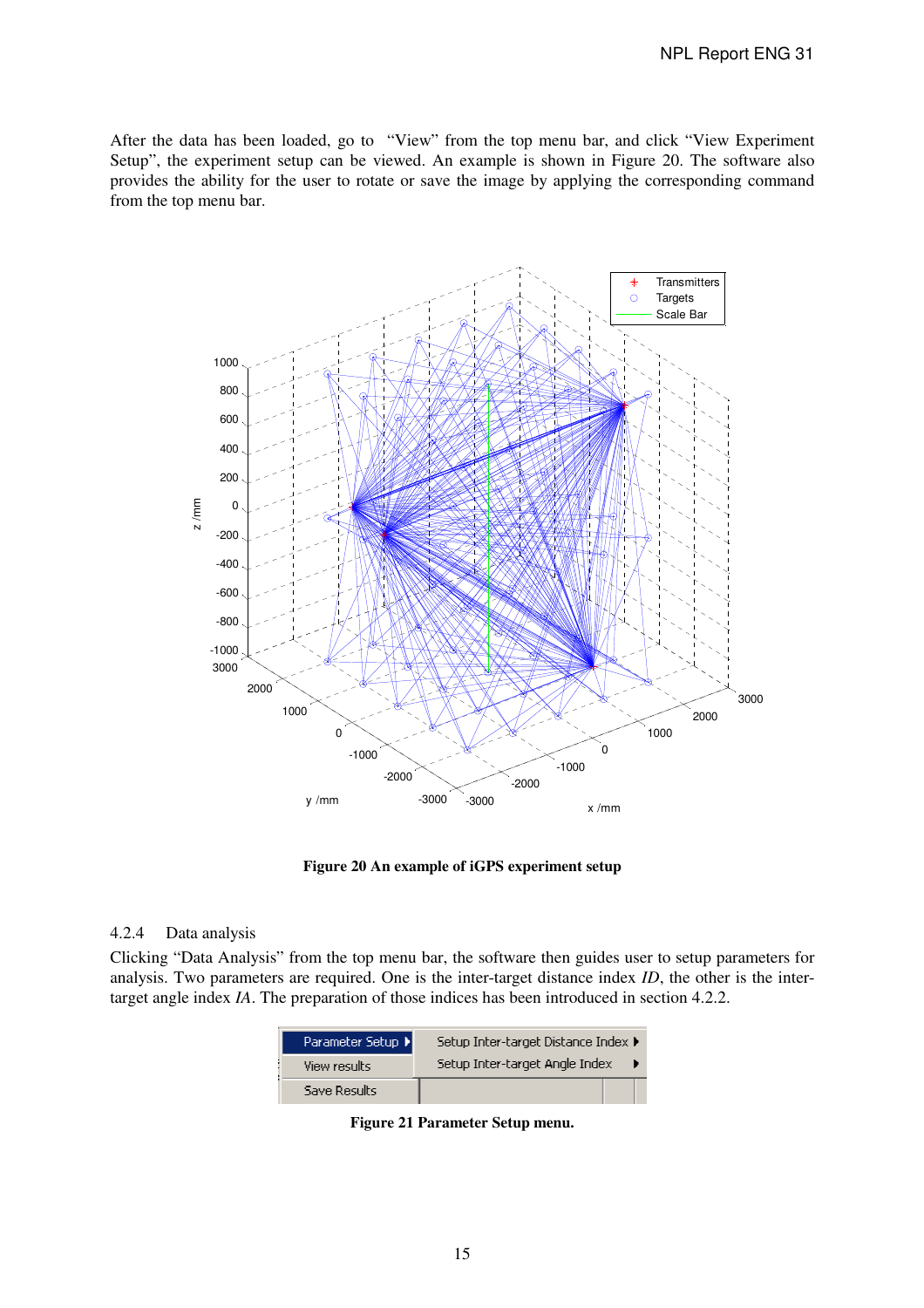Click "View Results" from the top menu bar, a list of parameters will then be shown on the "Data Analyses" panel. There are five parameters provided in the current version of software, as shown in Figure 22. The explanation of these parameters is given in Table 2.

| Please select a parameter form the<br>following list: |  |
|-------------------------------------------------------|--|
| Uxsi                                                  |  |
| UtauC                                                 |  |
| UtauA                                                 |  |
| dud                                                   |  |
| 'aua                                                  |  |
|                                                       |  |
|                                                       |  |
|                                                       |  |
|                                                       |  |
|                                                       |  |
|                                                       |  |

**Figure 22 The list of parameters.** 

#### **Table 2 Explanation of parameters.**

| $U$ <i>xsi</i> | Uncertainties in target (receiver) locations in Cartesian coordinates $/\mu$ m.   |
|----------------|-----------------------------------------------------------------------------------|
| UtauC          | Uncertainties in transmitter locations in Cartesian coordinates / µm.             |
| UtauA          | Uncertainties in transmitter orientation in angles / arcsecond.                   |
| dud            | Inter-target distances and uncertainties of distances between the targets $ID(1)$ |
|                | and $ID(2) / mm$ .                                                                |
| aua            | Inter-target angles and uncertainties of angles. The indices were specified as in |
|                | IA / arcsecond.                                                                   |

The user can select the parameters from the list on the panel to view. For example, when the user clicks parameter "*Uxsi*", the software will display the value of this parameter and also plot the parameter on the right hand side of the panel. Examples of parameters Uxsi, UtauC and UtauA are given in Figure 23, Figure 24 and Figure 25 correspondingly.

Figure 26 shows the results of the parameter *dud*. *dud* is a  $(nX-1) \times 2$  matrix that includes *d* (inter-target distances) and *ud* (uncertainties of inter-target distances). The right hand side of the panel is the plot of *ud* against *d*.

Figure 27 shows the results of the parameter *aua*. Parameter *aua* is a  $2 \times 2$  matrix. It includes parameters *a* (inter-target angles) and *ua* (uncertainties of the inter-target angles). The right hand side of the panel is the three-dimensional plot of all targets. The angles investigated are highlighted in the figure on the right hand side of the panel. The numbers shown are the index of the targets. Users can rotation the image for best visualisation.

All uncertainty calculation is based on  $k = 1$ .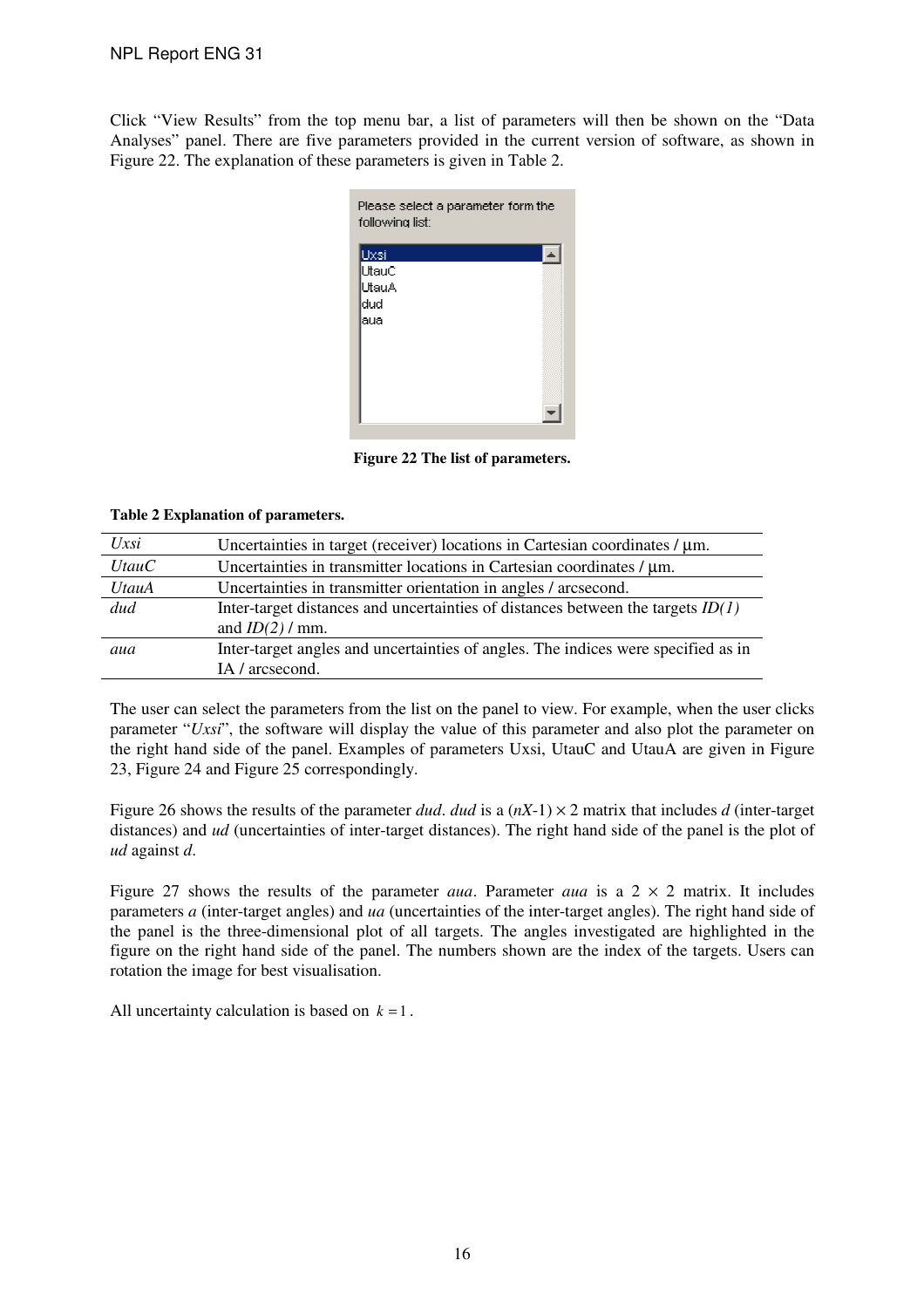| $\times$ /µm<br>z /µm<br>y /µm<br>1<br>84.3285<br>82.4441<br>2<br>67.5036<br>65.9676<br>22.8391<br>G<br>82.8376<br>83.9898<br>4<br>82.7027<br>77.1258<br>24.7611<br>5<br>90.1490<br>82.7510<br>6<br>86.7120<br>79.2878<br>25.0711<br>7<br>82.2355<br>73.0424<br>8<br>96.1070<br>72.5793 |   |         |         |         |
|-----------------------------------------------------------------------------------------------------------------------------------------------------------------------------------------------------------------------------------------------------------------------------------------|---|---------|---------|---------|
| 25.0972<br>26.3895<br>20.9292<br>24.9114<br>21.1165                                                                                                                                                                                                                                     |   |         |         |         |
|                                                                                                                                                                                                                                                                                         |   |         |         |         |
|                                                                                                                                                                                                                                                                                         |   |         |         |         |
|                                                                                                                                                                                                                                                                                         |   |         |         |         |
|                                                                                                                                                                                                                                                                                         |   |         |         |         |
|                                                                                                                                                                                                                                                                                         |   |         |         |         |
|                                                                                                                                                                                                                                                                                         |   |         |         |         |
|                                                                                                                                                                                                                                                                                         |   |         |         |         |
|                                                                                                                                                                                                                                                                                         |   |         |         |         |
|                                                                                                                                                                                                                                                                                         | 9 | 93.5792 | 70.2142 | 27.7036 |



**Figure 23 Investigation of parameter** *Uxsi***.**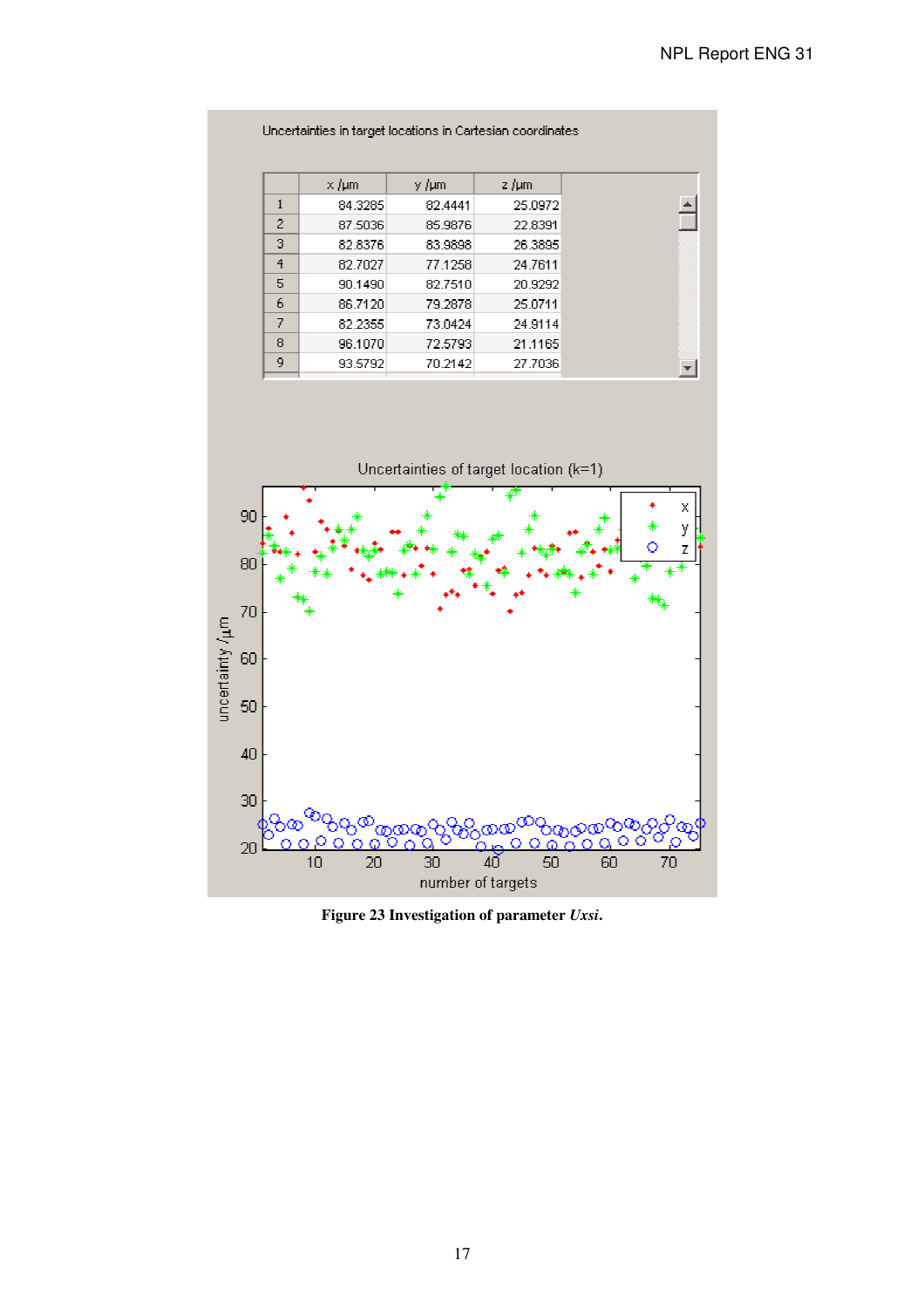

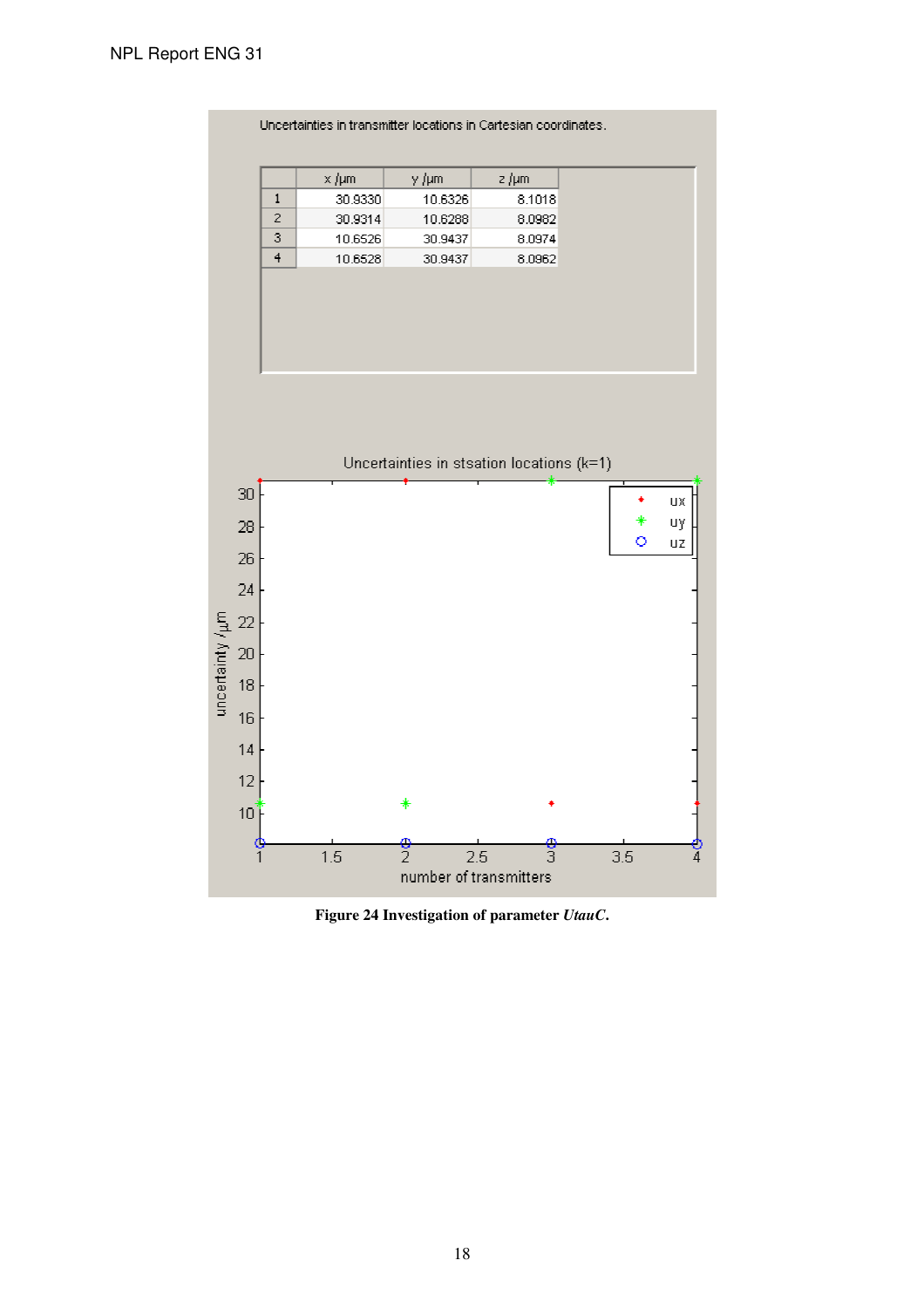

|   | 0 /arcsecond | in farcsecond | lu Jarcsecond |
|---|--------------|---------------|---------------|
|   | 0.8086       | 0.5566        | 0.7314        |
| 7 | 0.8081       | 0.5572        | 0.7313        |
| G | 0.5577       | 0.8078        | 0.7304        |
| 4 | 0.5577       | 0.8070        | 0.7305        |



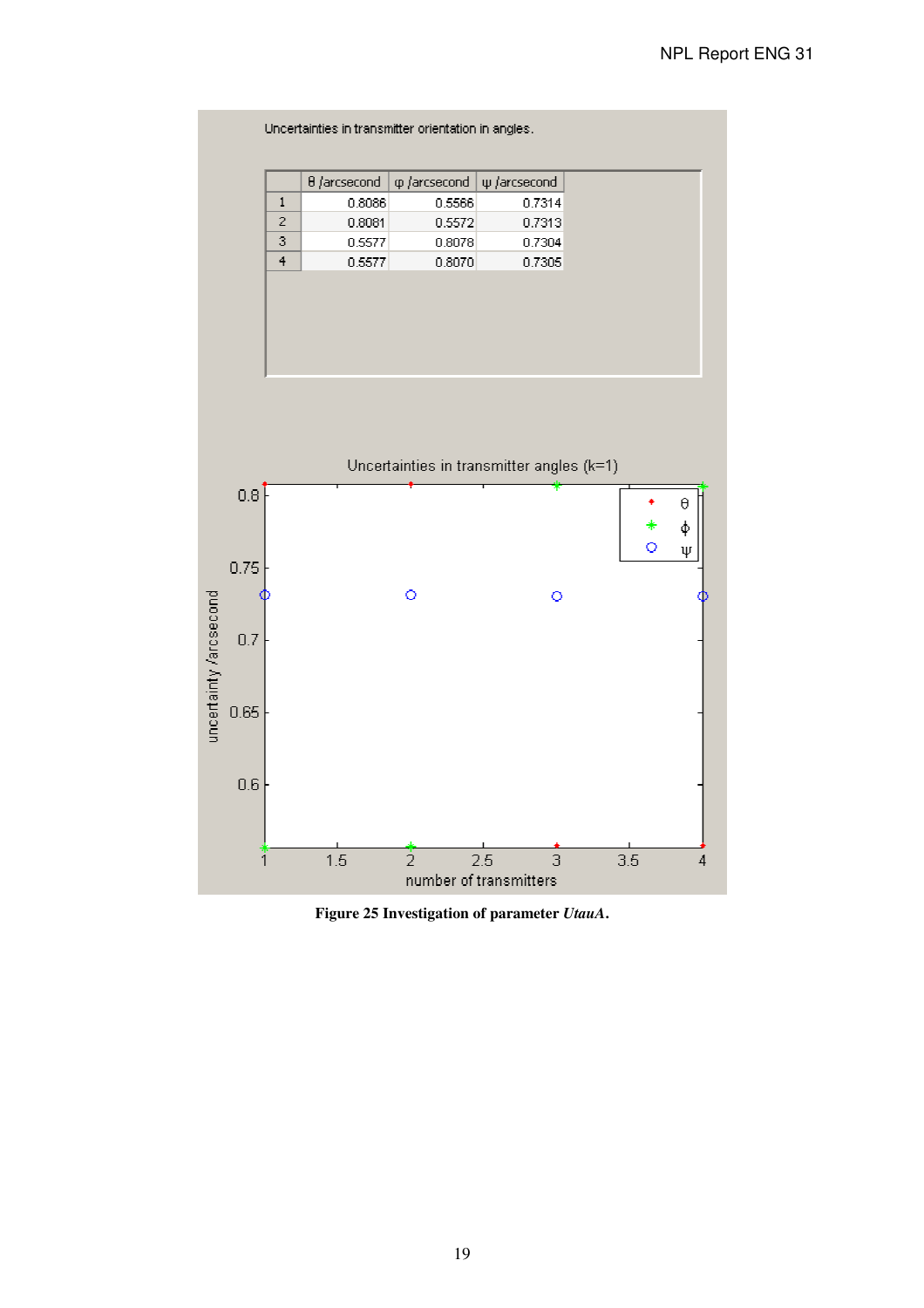|   | Inter-target distances and uncertainties of distances. |        |
|---|--------------------------------------------------------|--------|
|   |                                                        |        |
|   | d/mm                                                   | ud /mm |
| 1 | 2.2361e+03                                             | 0.1006 |
| 2 | 2000.                                                  | 0.1140 |
| G | 2.2361e+03                                             | 0.1002 |
| 4 | 2.4495e+03                                             | 0.1068 |
| 5 | 2.2361e+03                                             | 0.1239 |
| 6 | 2.4495e+03                                             | 0.1110 |
| 7 | 3000                                                   | 0.1108 |
| 8 | 2.8284e+03                                             | 0.1221 |
| 9 | 3000                                                   | 0.1126 |



**Figure 26 Investigation of parameter** *dud***.**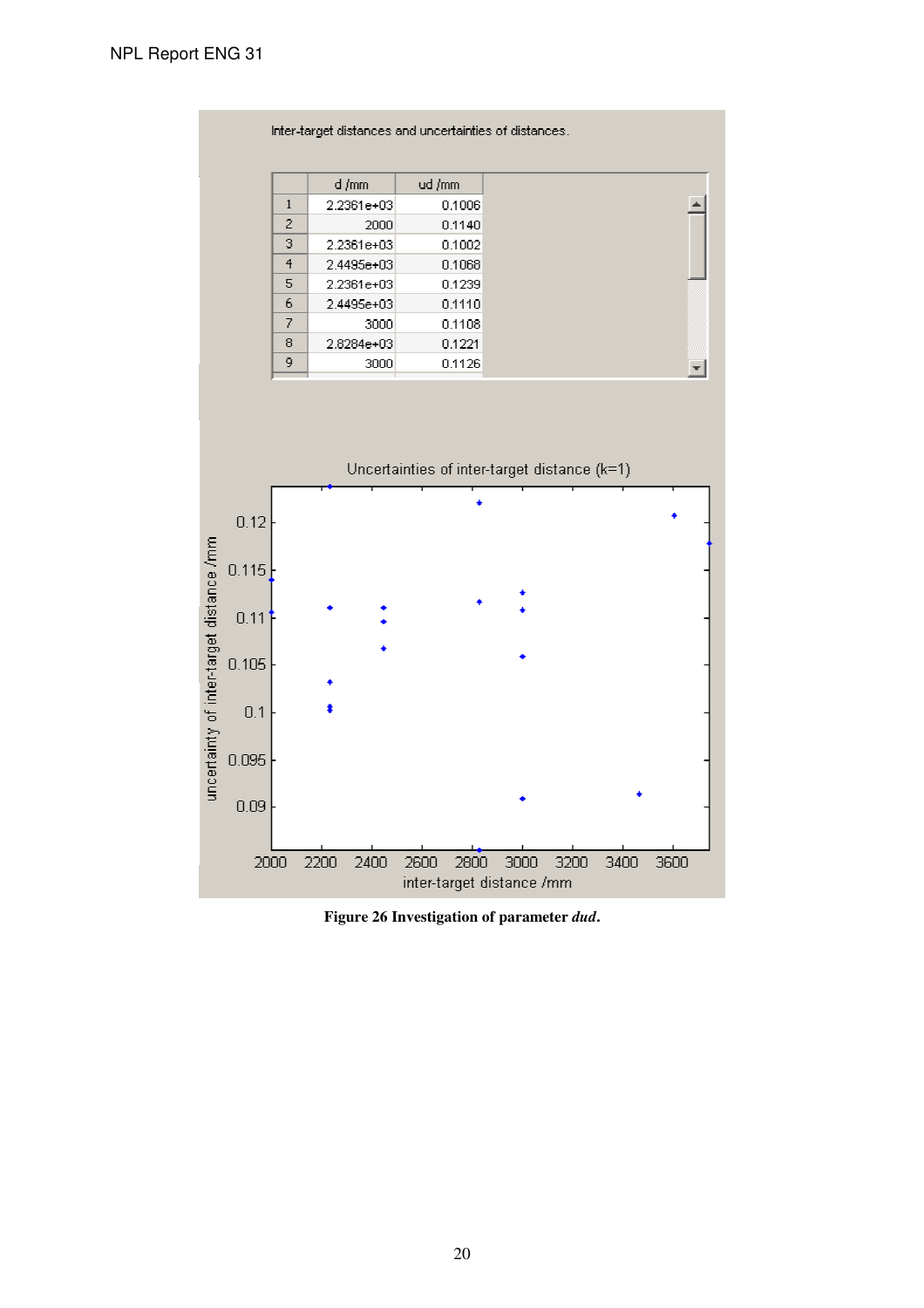

**Figure 27 Investigation of parameter** *aua***.** 

## 4.2.5 Save final results

Click the "Save Data" on the "Data Analysis" window. The software will then save all listed parameters in a user defined .xls file.